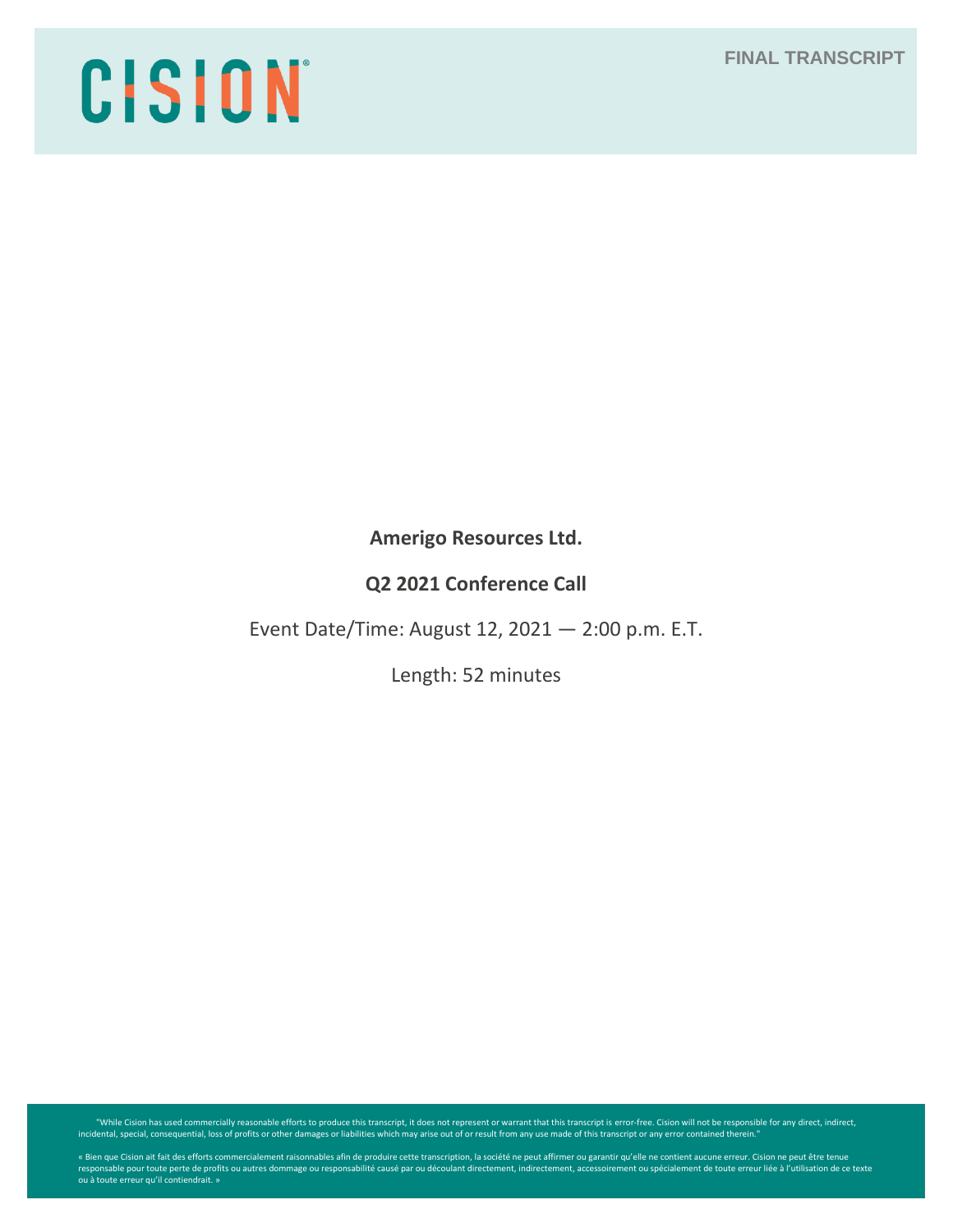# **CORPORATE PARTICIPANTS**

**Jonathan Paterson** *Amerigo Resources Ltd. — Harbor Access*

**Aurora Davidson** *Amerigo Resources Ltd. — President, Chief Executive Officer & Director*

**Carmen Amezquita** *Amerigo Resources Ltd. — Chief Financial Officer*

## **CONFERENCE CALL PARTICIPANTS**

**Terry Fisher** *CIBC — Analyst*

**John Polcari** *Mutual of America Capital Management — Analyst*

**Stephen Ridgeray** *Private Investor*

**Nick Toor** *BlackRoot Capital — Analyst*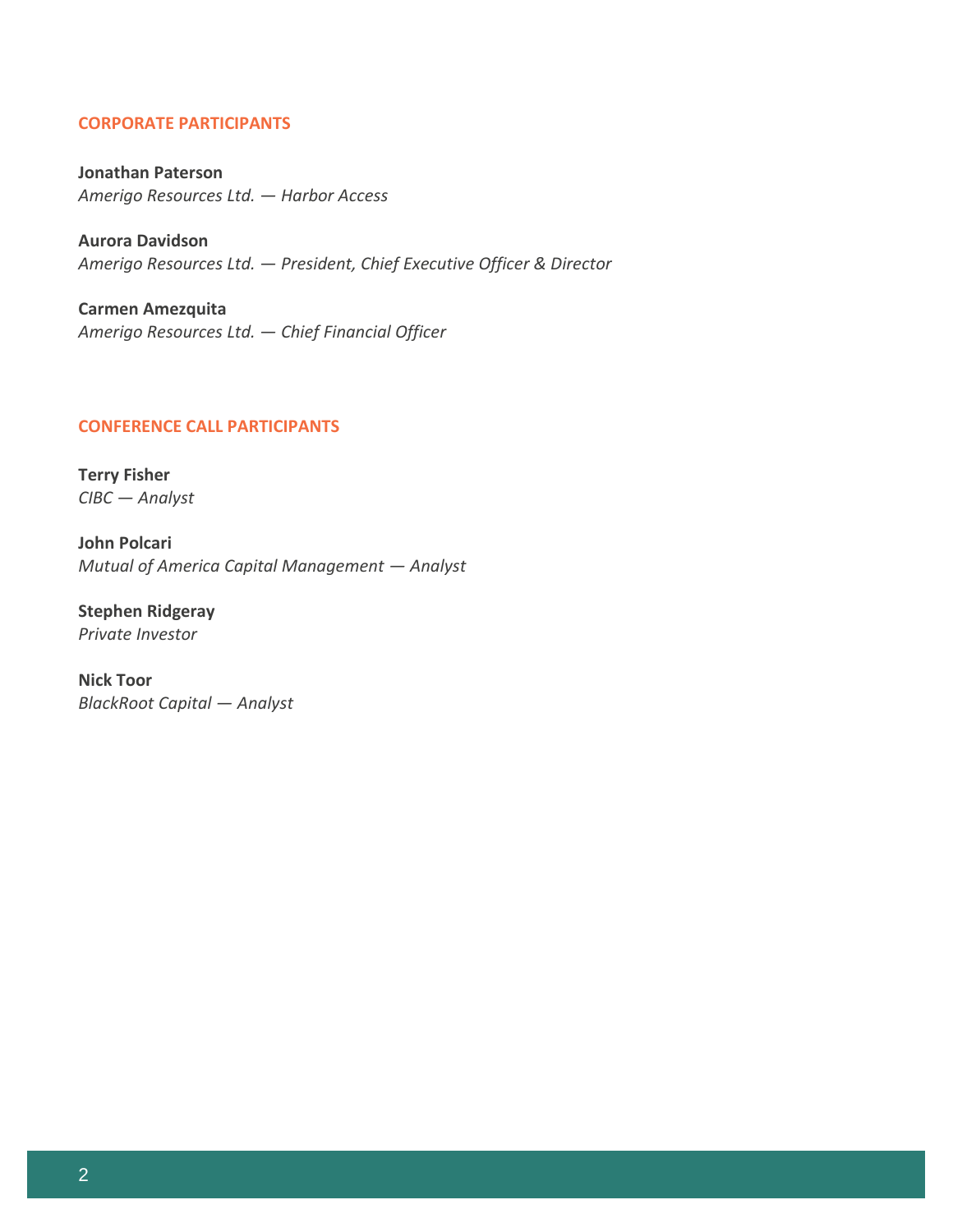#### **PRESENTATION**

#### **Operator**

Good afternoon. My name is Colin, and I'll be your conference Operator today. At this time, I'd like to welcome everyone to the Amerigo Resources Q2 2021 Conference Call.

All lines have been placed on mute to prevent any background noise. After the formal remarks, there'll be a question-and-answer session. If you'd like to ask a question during this time, simply press \*, then 1, on your telephone keypad. If you would like to withdraw your question, please press \*, followed by 2. Thank you.

Mr. Jonathan Paterson of Harbor Access, Investor Relations, you may begin your conference.

**Jonathan Paterson** — Harbor Access, Amerigo Resources Ltd.

Thank you, Colin. Good afternoon and welcome, everyone, to Amerigo Resources Q2 2021 Conference Call. We're delighted to have you join us today. This call will cover Amerigo's financial and operating results for the quarter ended June 30, 2021, along with a discussion of some of our recent highlights and goals for 2021 and beyond.

Please note that all dollar figures quoted in this call are US dollars, except where otherwise indicated.

Following our prepared remarks, we will open the conference call to a question-and-an-answer session.

Our call today will be led by Amerigo's Chief Executive Officer, Aurora Davidson; along with the Company's Chief Financial Officer, Carmen Amezquita.

Before we begin our formal remarks, I would like to remind everyone that some of the statements on this conference call may be forward-looking statements. Forward-looking statements may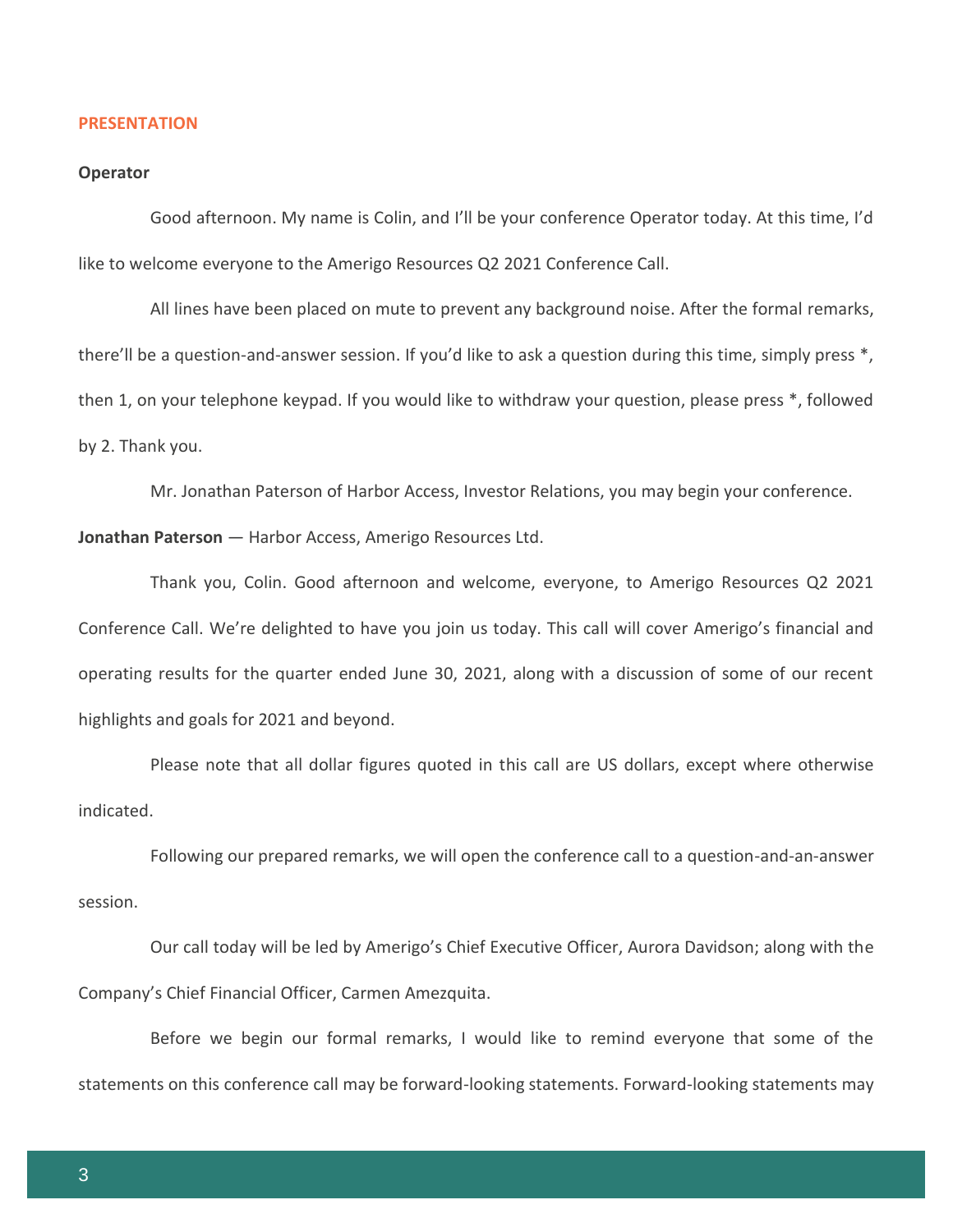include, but are not necessarily limited to, financial projections or other statements of the Company's plans, objectives, expectations or intentions. These matters involve certain risks and uncertainties. The Company's actual results may differ significantly from those projected or suggested and any forwardlooking statements due to a variety of factors which are discussed in detail in our SEDAR filings.

I will now hand the call over to Aurora Davidson. Please go ahead, Aurora.

**Aurora Davidson** — President, Chief Executive Officer & Director, Amerigo Resources Ltd.

Thank you, Jonathan. Welcome to our quarterly call to discuss Amerigo's second quarter 2021 financial results.

We are very pleased to report another strong operational and financial quarter. We continue to be on track and maintain our 2021 annual production guidance of 61 million pounds of copper, and 1.5 million pounds of moly.

Carmen will provide a thorough review of Q2 financial results during her presentation, but I would like to mention four very strong figures. We posted net income of \$11.6 million, EBITDA of \$23.4 million, and earnings per share of US \$0.06, CAD \$0.08. I am very pleased that our operation at MVC is meeting production goals, achieving full operational continuity, and controlling costs. These are our three fundamental operating pillars and reflect the commitment of our 289 managers and employees in Chile.

I feel extremely proud to work with this group of men and women. The MVC team received this week the San Lorenzo Annual Award from Chile's National Mining Association in recognition of MVC's contribution to mining sustainability and leadership in tailings processing.

Because it is such an important part of Amerigo's story, let me start my comments with a discussion of our debt refinancing, which we had intended to complete in Q3, but managed to squeeze into Q2.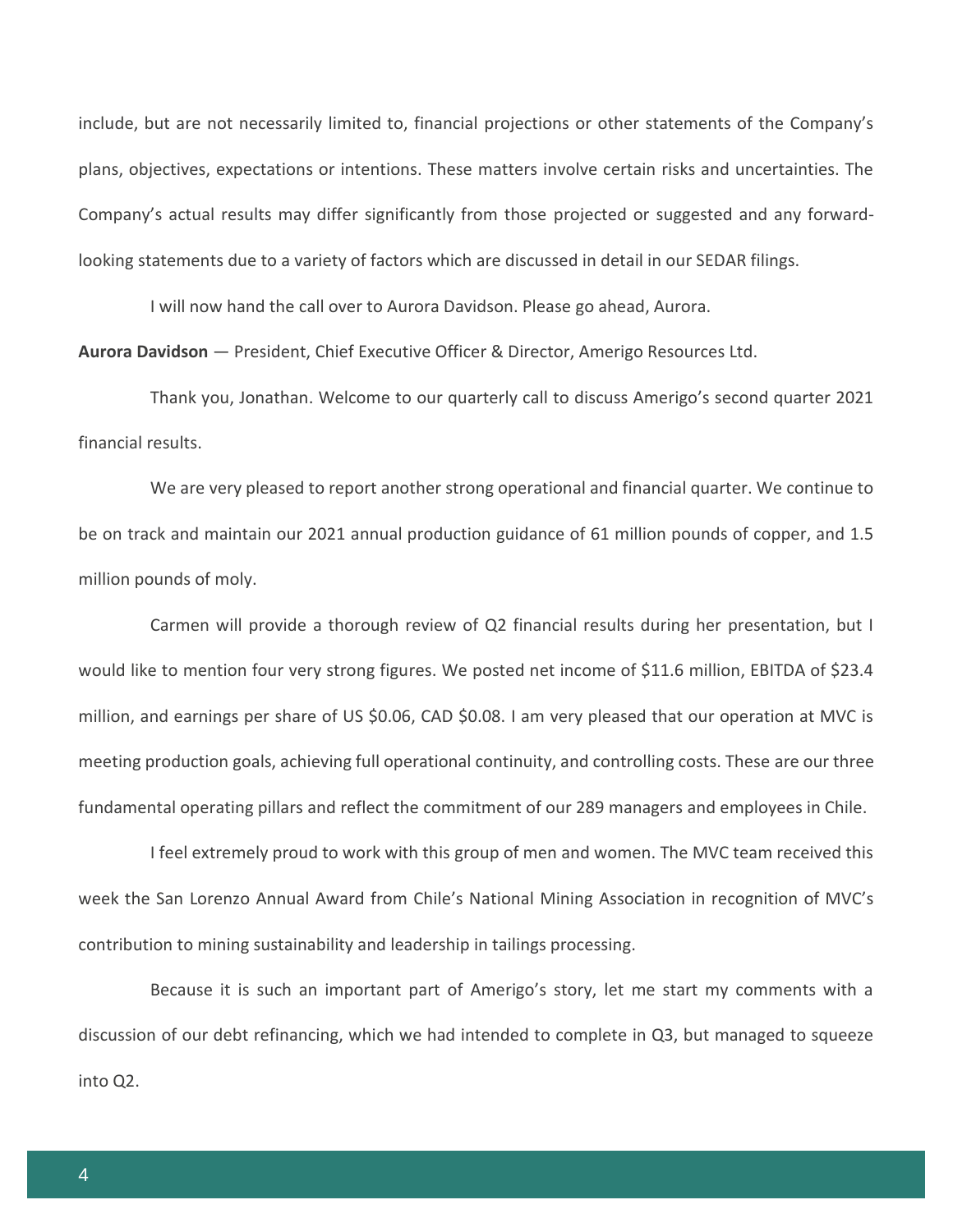MVC's original debt of \$100 million is now a well-structured and manageable \$35 million term loan repayable over five years. The loan can be fully prepaid at any time. We now have a robust balance sheet, and we're comfortable holding this level of debt, which will be reduced by \$3.5 million every six months under the regular amortization schedule.

One way of seeing the impact of the debt service, principal, and interest of this new loan is as \$0.14 per pound of copper produced annually, which is a very comfortable zone to be in.

We also now have in place a \$15 million working line of credit, which we don't intend to use, but which is great to have in case of potential market cyclicality. It is also very important for us to have a solid working relationship with domestic Chilean banks. These are the type of relations that we want to have should we decide to expand the Amerigo business in Chile.

This refinance is an integral piece of Amerigo's return-of-capital strategy. The former loan constrained our ability to utilize cash at our full discretion, but that is no longer the case. Under the new facility, we have sweeped cash in excess of \$15 million. That cash is available for potential distribution.

Going forward, MVC will also be able to do one annual distribution of 60 percent of free cash flow generated in the prior year. This mechanism was an absolute must for us in order to put in place a payout policy.

I mentioned in the prior call that refinancing the debt would enable the Board of Directors to reinstate Amerigo's dividend, put in place a share buyback program, or undertake a combination of both in Q3. Amerigo's board is actively working on determining a sustainable dividend policy, and we expect to be able to issue an announcement within this quarter. Our intention is not to sit on a pile of cash indefinitely. A payout policy is of significant strategic importance to the Amerigo Board of Directors.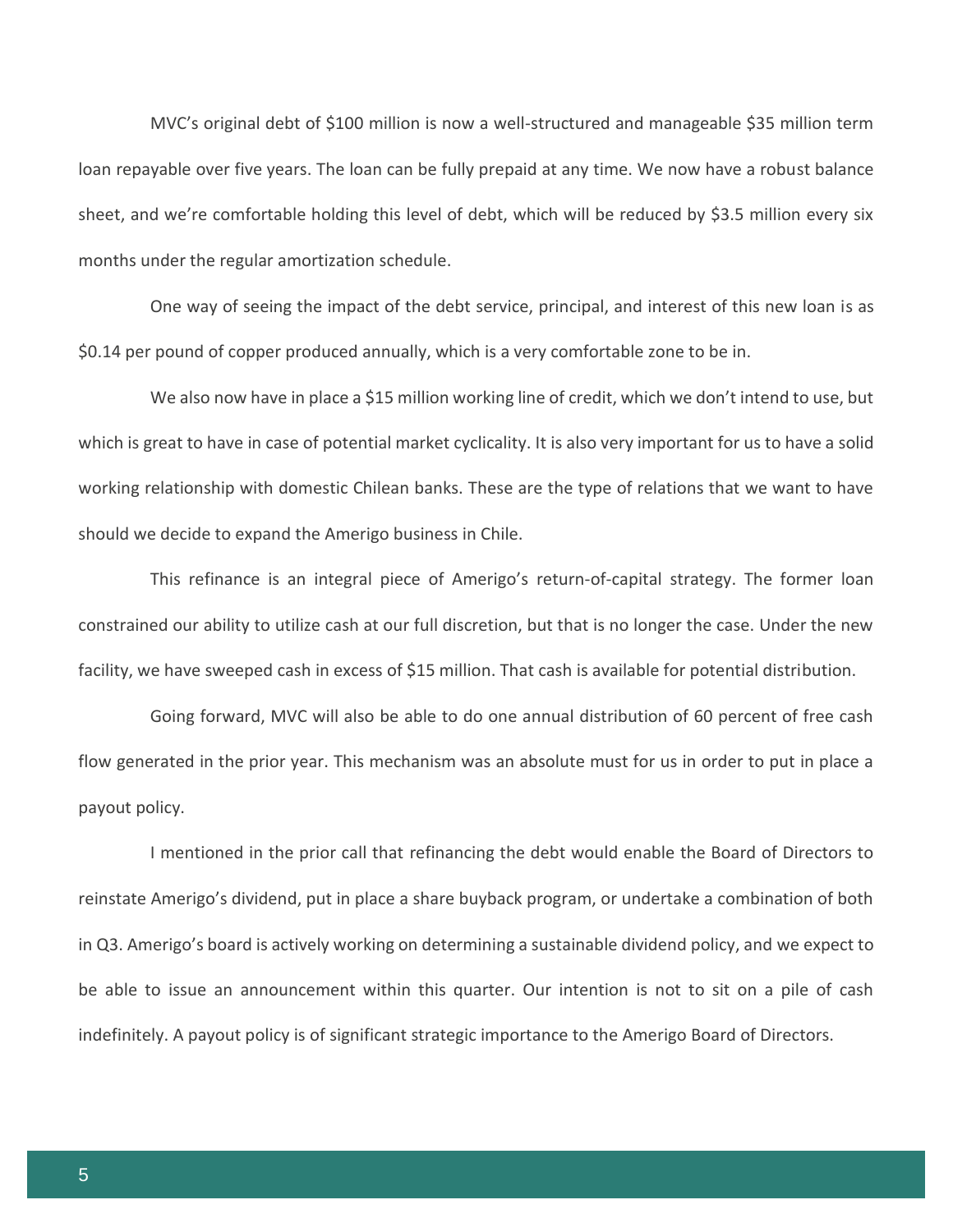Now on to operational matters. In Q2, Amerigo produced 15 million pounds of copper and 330,000 pounds of moly. As I mentioned before, our annual production guidance of 61 million pounds of copper and 1.5 million pounds of moly is maintained.

Cash cost in Q2 was \$1.81 per pound, lower than our guidance of \$1.90 per pound for the quarter due to stronger moly by-product credits due to an increase in moly prices. As a result of this, we revised our cash cost guidance down to \$1.76 per pound in Q3, \$1.84 per pound in Q4, and \$1.82 per pound on an annual basis.

In Q2, 49 percent of copper production came from fresh tailings and 51 percent from historical tailings. MVC's plant availability in the quarter was 98.3 percent.

In Q2, the average head grade in the fresh tailings was higher than in recent quarters at 0.144 percent, and MVC work in areas of the Cauquenes deposit with lower head grade, averaging 0.23 percent. I received several calls asking if the "downward trend" in Cauquenes' grade in recent quarters is worrisome. The answer is no. Cauquenes does not have homogeneous grade throughout the deposit, and we notice.

In the second half of 2021, we are working in areas with higher grade. In July, for example, the average grade in the Cauquenes was 0.248 percent. In fact, the higher grade areas we're working on are the reason why we continue to expect to meet our annual production guidance, despite the fact that we will have fewer operating days in the second half of the year because of the annual plant maintenance shutdown.

The variance in grade can also be seen in our moly production, which underperformed in Q2, reaching only 84 percent of guidance. This was so because of lower moly grade in the sector of Cauquenes we were working on during the quarter. In the second half of the year, our mine plan has us working in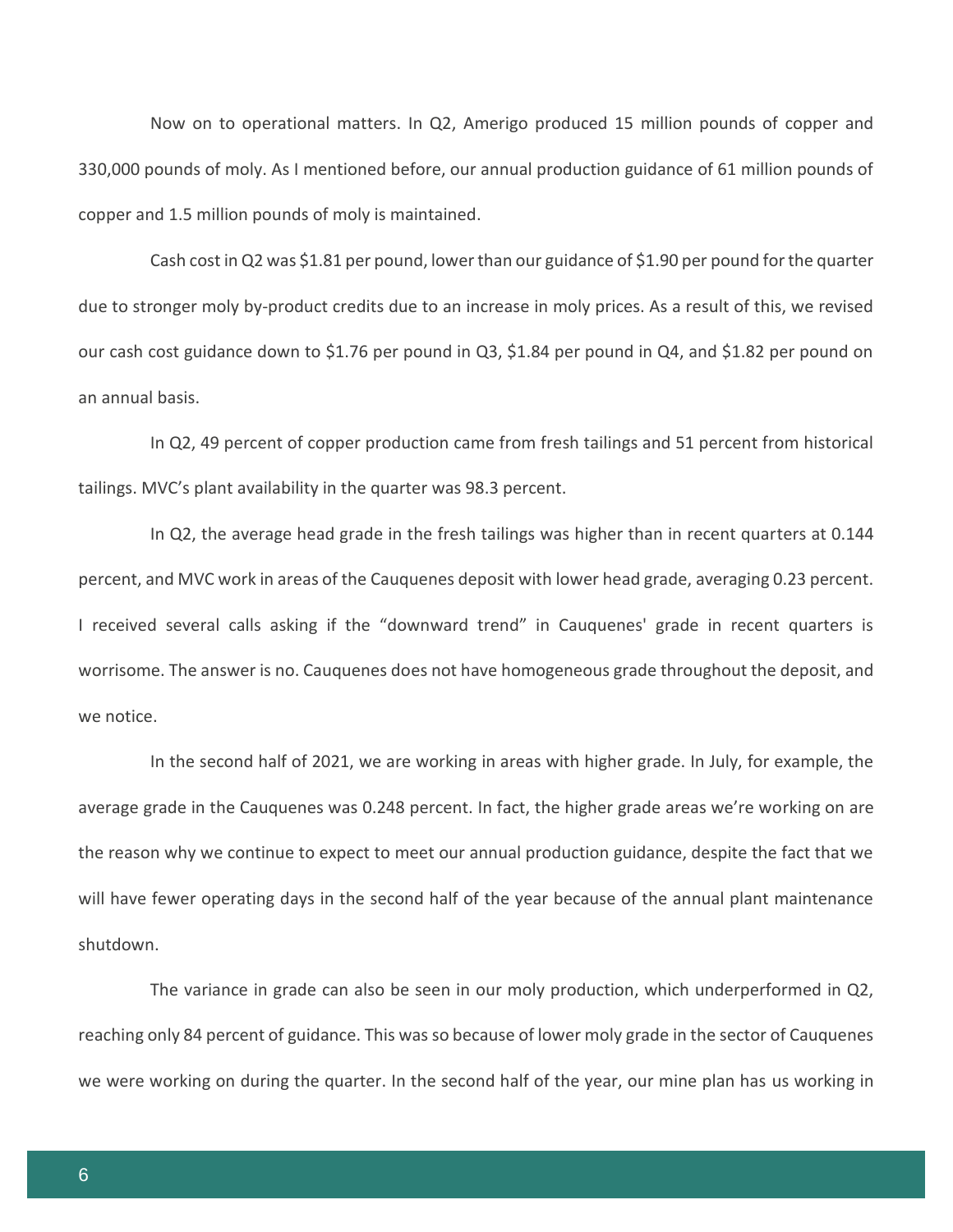better moly grade areas. Again, to give you a concrete example, in July, moly production was 19 percent higher than average moly production in Q2.

In our latest news release, we issued a clarification that we are not relying on the grades or recoveries, and therefore, on the inferred mineral resource estimates contained in the Company's last published Technical Report. This is not a new development as our 2021 production guidance did not rely on that report. It also does not mean that we are unsure about how to progress at MVC. On the contrary, we have more knowledge of Cauquenes' grades and recoveries now than before. We have done substantial drilling and lab work and have built robust models that have proven to be accurate. This can be seen in the strong correlation between 2021's forecast and actual results.

MVC is a dynamic operation and we are responding to those dynamics. Another example, the overall impact of fresh tailings in 2020 and 2021 has also changed substantially and favourably so from what was projected in that last Technical Report. With higher throughput and grades from fresh tailings, we're currently producing 50 percent of our copper from fresh tailings and 50 percent from the historical tailings at Cauquenes. That was not what was originally expected. This new information is taking us to prepare a new Technical Report in the near future.

Now I would like to give you some additional colour on our operations in Chile. First, Chile's COVID situation has improved significantly. As of today, we have no COVID active cases at MVC and 96 percent of the employees have received their second vaccine. Our production is not being impacted by COVID.

I also want to highlight our annual maintenance shutdown for you. Based on the last information we have from El Teniente, both MVC and El Teniente will have their annual maintenance plant shutdowns for eight days in September and one day in October. This annual maintenance program goes on every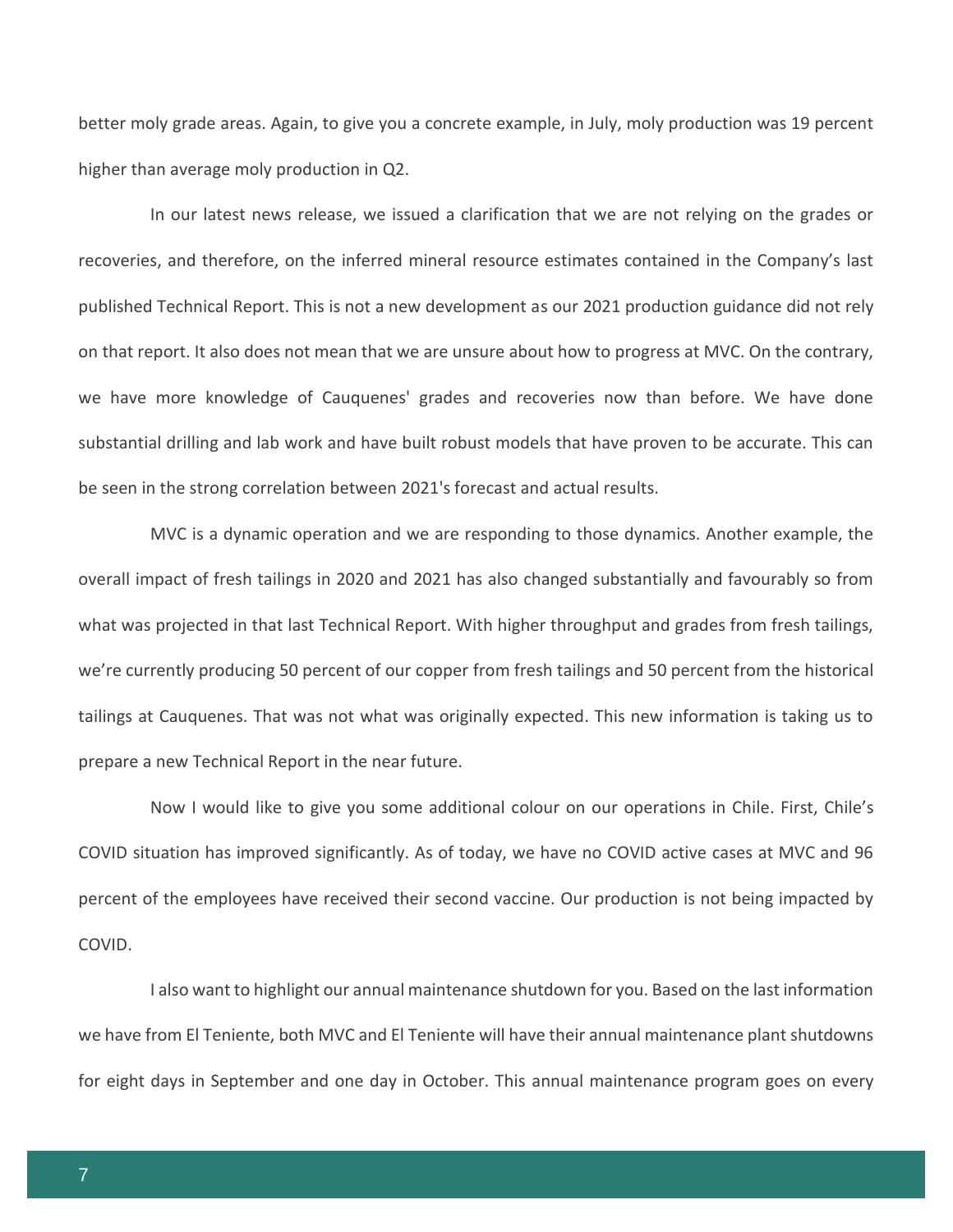year, usually in Q1, but was delayed in 2021 to a time when COVID was expected to be less of a risk, which happened to be the case.

It is a time when the plants and the conduction channel between El Teniente and MVC are fully inspected, and when major preventive maintenance requiring equipment shutdowns takes place. Unplanned corrective maintenance may also be identified during shutdowns.

This year, we will be completing improvements to MVC's water thickeners during the shutdown. MVC also continues to work on plant optimization, and as any changes result in sustainable production improvements, we will incorporate them into our future production plans.

Here is an update on our water situation. The good news is that MVC continues to have healthy water reserves, currently at 7.1 million cubic metres, compared to 7.2 million cubic metres at the last conference call. We continue to see low depletion of water reserves due to the input of fresh water from MVC's water rights. Water reserves are enough to maintain projected Cauquenes' tonnage for at least the next 12 months in the absence of further rain.

Unfortunately, rain so far has been scarce this year. The height of the rain season is between April and July, although rain can still be expected in August and September. Cumulative rainfall to the end of July has been 29 percent of annual rainfall in 2020, which was a normalized rainfall year. However, there is rain in the forecast for Monday to Friday of next week which should reduce this gap. In 2020, most of the rainfall occurred over a short number of days. So we are encouraged to see a consistent period of rain in the near forecast.

As you would expect, we continue to monitor our water situation closely. We also will have more data to work once we complete the optimization project of MVC's water recovery thickeners. We expect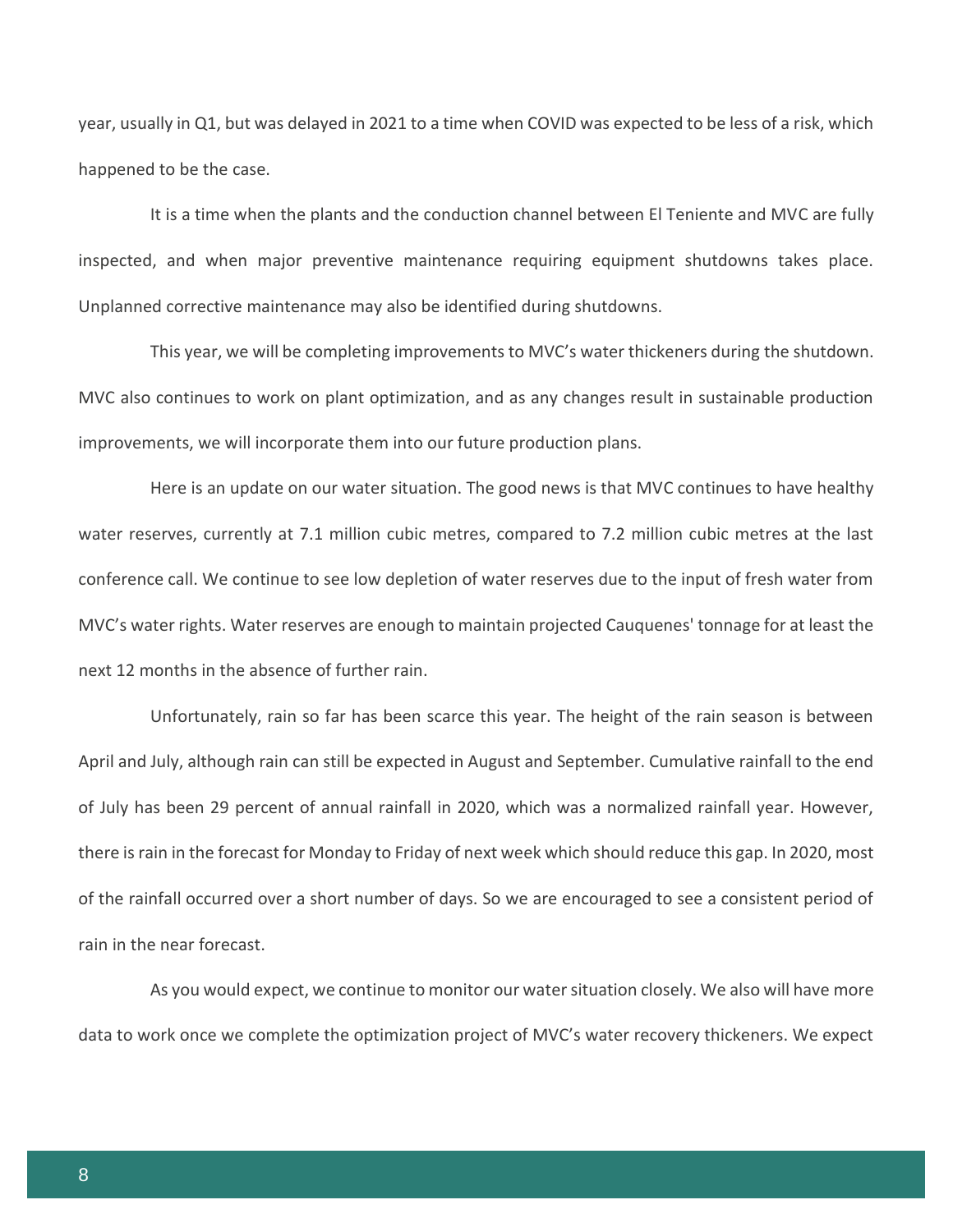to see a positive impact from an increase in the water recirculation this October once the project is completed.

As we announced in a news release, MVC officially received its first annual renewable energy certificate given that starting in 2020, 100 percent of MVC's power supply is coming from renewable sources. We're very proud of using only renewable energy at the MVC operations. This is something still on the bucket list of most mining companies.

It's not surprising that I have received follow-up questions on the topic of potential Chilean tax increases, so let me briefly address the situation.

I spoke at the last call of a mining royalty tax bill that could significantly increase the tax load of mining companies in Chile. The bill was approved in the Chilean Congress in May, and then moved down to the Chilean Senate. Rather than rubber-stamping the bill, senators are doing a diligent job gathering real data and interviewing crucial stakeholders, including CEOs of the major mining companies operating in Chile.

We're following the story with interest. However, as I mentioned in our prior call, MVC is not subject to the Chilean mining royalty tax because it is not considered a mining company within the scope of this tax, and we expect to continue to be unaffected in the future.

In other areas of Chilean politics, presidential primaries were held in July and radical left and radical right candidates were eliminated. We also see this as a positive development, as Chileans showed a desire for moderation.

The subjects of potential tax changes and electoral results are still open. But developments in the last three months confirm our belief that Chile is a stable and mature country where we feel comfortable conducting business in.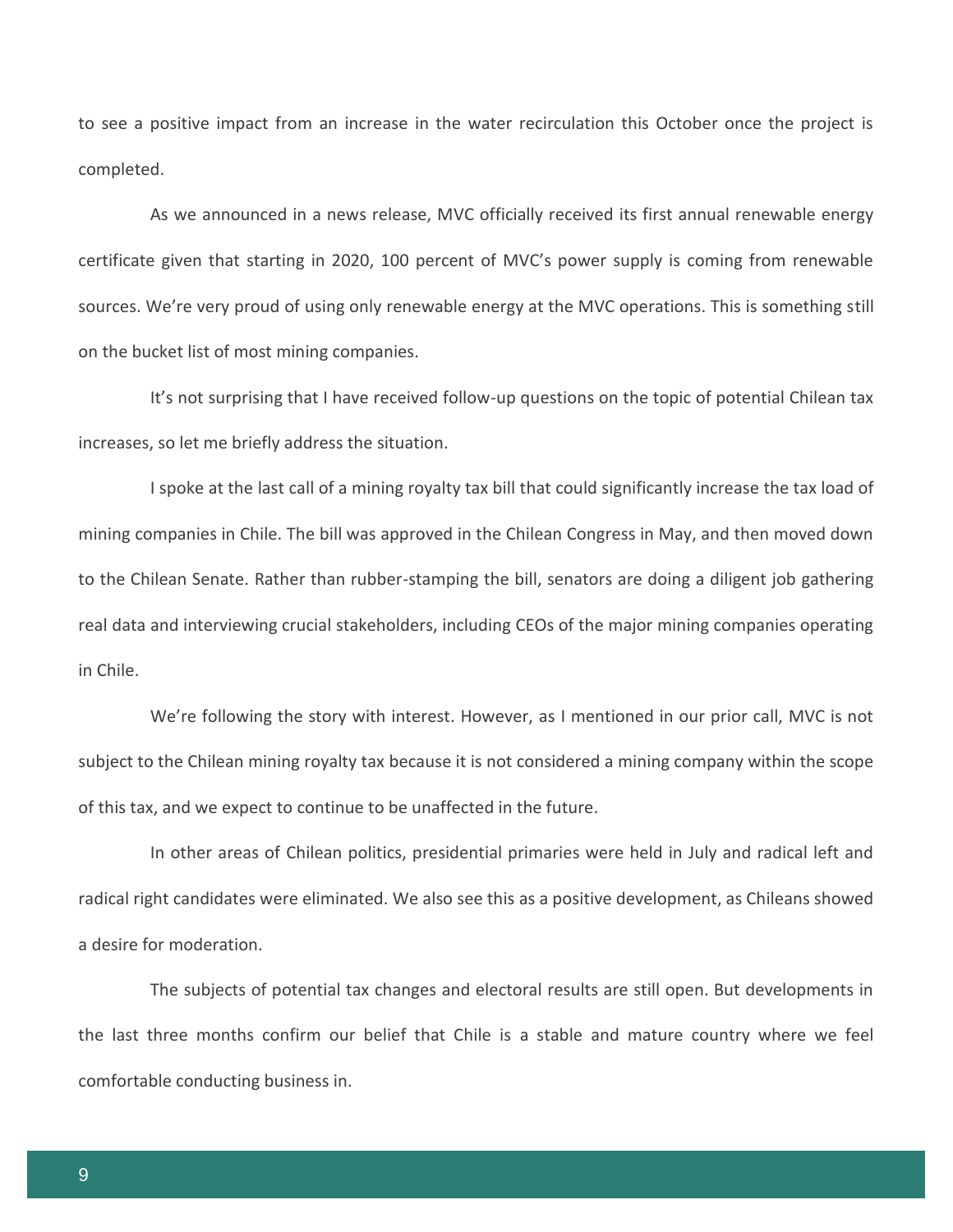We continue to have a positive opinion on copper prices. The average LME price from January to July was \$4.15 per pound, which is a very sweet spot for copper producers. The long-term outlook for bullish copper prices remains intact on the back of the implementation of global renewable energy standards and electric vehicle sales.

As an example, additional announcements over the quarter from governments such as the US and multiple automakers indicate an increasing commitment to electric vehicles, which are significantly more copper intensive than internal combustion engines.

Finally, I would like to mention that we are aware that there has been selling pressure on our equity. During this year, approximately 30 million to 33 million shares of Amerigo held in two significant blocks have been sold into the market. These are not sales from directors or management of Amerigo, but from long-term investors who came into the stock at a price of CAD \$0.28 per share in 2009, shortly after the global financial crisis. These investors have fulfilled their personal investment cycle with the Company, and I have no reason to believe their actions reflect a lack of faith in Amerigo.

Whenever we are aware of this type of interest in selling, we will always look to accommodate crossing blocks to minimize the impact on Amerigo's share price.

Thank you for listening. I look forward to our conversation at the end of Q3. I will now pass this on to Carmen for her comments on financial results.

**Carmen Amezquita** — Chief Financial Officer, Amerigo Resources Ltd.

Thank you, Aurora. We are pleased to present the Q2 2021 annual financial report from Amerigo Resources and its MVC operation in Chile.

In Q2, the Company continued its strong performance of 2021 and ended the quarter with a more robust balance sheet. Amerigo posted net income of \$11.6 million, earnings per share of US \$0.06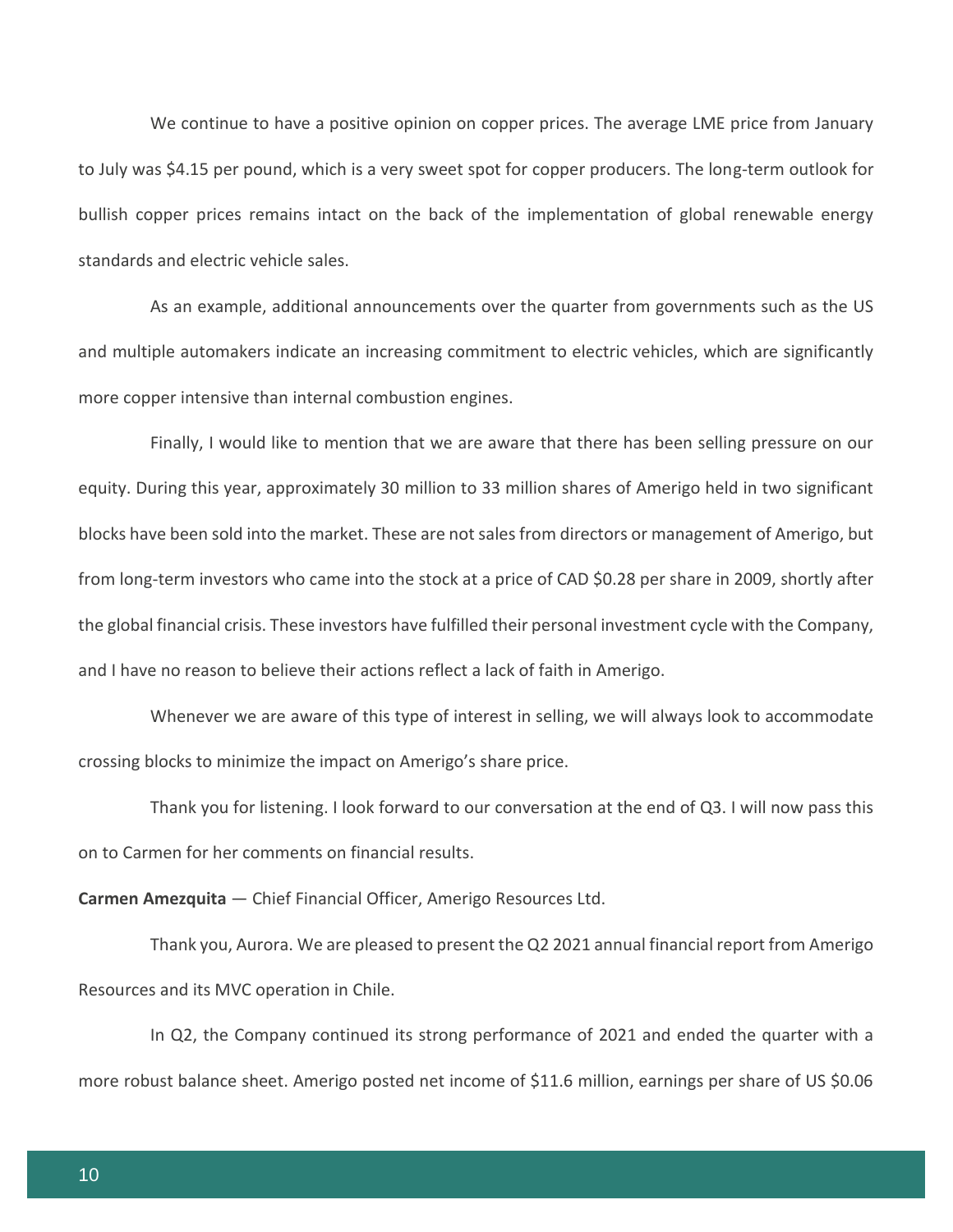or CAD \$0.08, EBITDA of \$23.4 million, and quarterly operating cash flow before changes in working capital of \$17.1 million.

At June 30th, the Company's cash balance was \$48.9 million, an increase of \$10.3 million during the second quarter and an increase of \$34.8 million during the first six months of the year.

Total borrowings decreased from \$53.8 million to \$37.5 million. This change, including the debt refinancing completed during the quarter, will be discussed later in the presentation.

Amerigo's financial performance is highly sensitive to copper prices. Amerigo's average copper price for the second quarter of 2021 was \$4.44 per pound, a significant increase from the average copper price of \$2.61 per pound in the second quarter of 2020, and from the average price of \$4.08 in Q1 of this year. Today's LME copper price is \$4.27 per pound.

Another factor affecting earnings are the changes in copper price from one quarter to the next. This is so because of our M+3 price convention for copper sales where the final settlement price is the average London Metal Exchange price for the third month following production of copper concentrates.

At June 30, 2021, MVC's provisional copper price was \$4.37 per pound and final prices for April, May, and June sales will be the average LME price for July, August, and September, respectively. July was \$4.36 per pound.

A 10 percent increase or decrease from the \$4.37 per pound provisional price used on June 30, 2021, would result in a \$6.6 million change in revenue in the third quarter of 2021 in respect of Q2 production.

Revenue was \$50.5 million in Q2, up from a revenue of \$26 million in the prior-year period. Revenue is made up of net copper revenue of \$45.7 million and molybdenum revenue of \$4.8 million.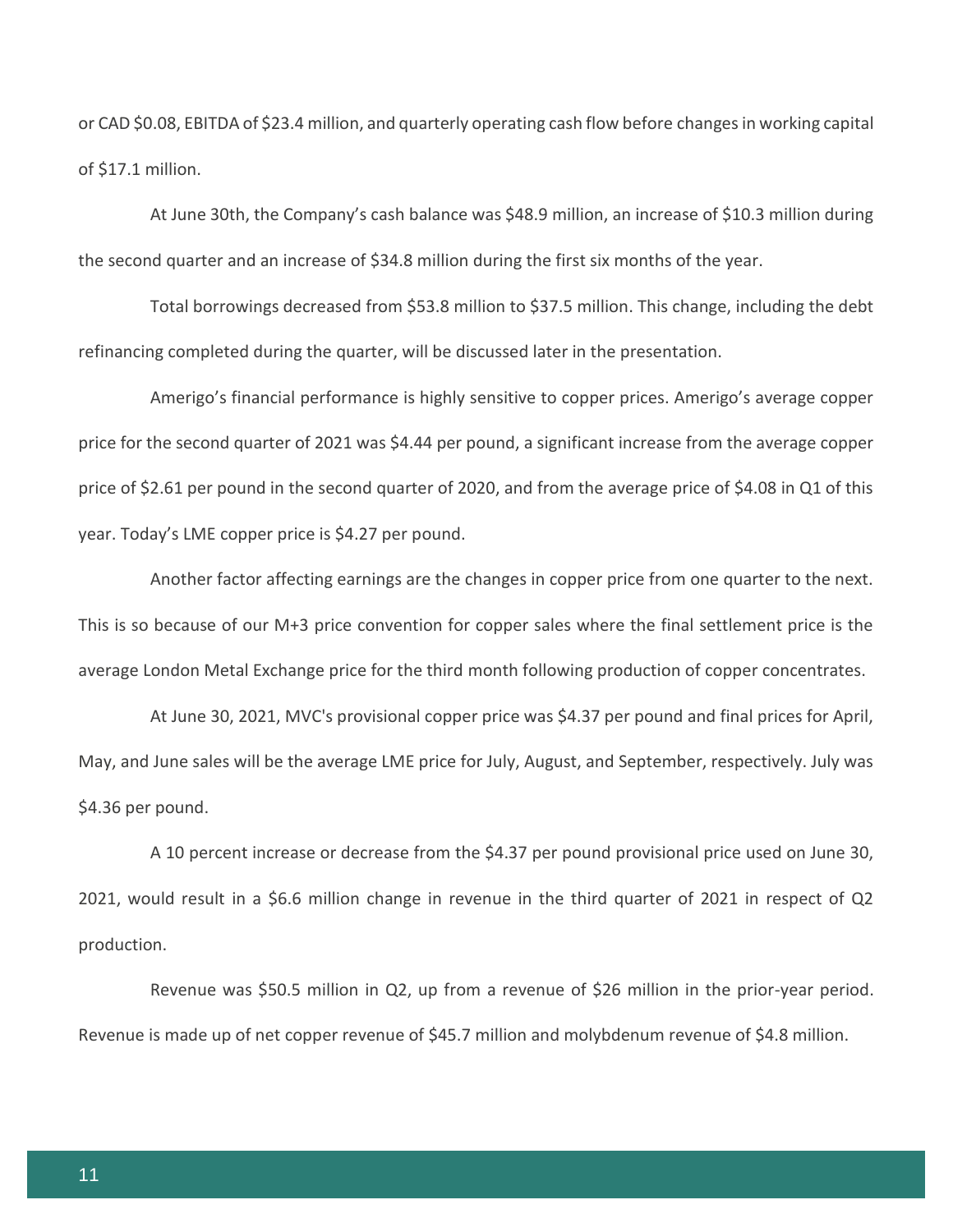Within the copper revenue of \$45.7 million, the gross copper sales were \$66.6 million and positive settlement adjustments of \$4.8 million. And then, deducted from revenue, we had \$20.2 million in royalties to DET, smelting and refinery costs of \$4.9 million, and transportation costs of \$524,000.

Total tolling and production costs, including depreciation in Q2, were \$31.4 million. This compares to tolling and production costs of \$26.4 million from the comparative Q2 2020 period.

Cash costs per pound increased \$0.09 from \$1.72 per pound to \$1.81 per pound.

In Q2 2021, there were general and administrative costs of \$922,000 compared to \$434,000 in Q2 2020. The \$488,000 increase in general and administrative expenses relates to an increase in salaries, management and professional fees, share-based payments, and office and general expenses.

The derivative to related parties during the quarter had a recovery of \$8,000 compared to an expense of \$2.1 million in Q2 2020. This decrease in expense in the current year was the result of an increase in discount rates used to compute the fair value of the derivative which decreased the derivative liability thereby resulting in a recovery from the fair value adjustment in Q2 2021 of \$253,000 compared to a loss of \$1.8 million in the prior-year quarter.

Other losses were \$146,000 compared to \$382,000 in the prior-year period. The decrease relates mostly to the change in foreign exchange recognized, with a loss of \$129,000 recognized in the current quarter compared to \$396,000 in the prior-year quarter.

Finance expenses were \$2.1 million this quarter compared to \$900,000 in the prior-year period. This difference is mostly the result of a \$1 million charge from the fair value adjustment loss on interest rate swaps recorded in Q2 2021 compared to \$112,000 in fair value adjustments in Q2 2020.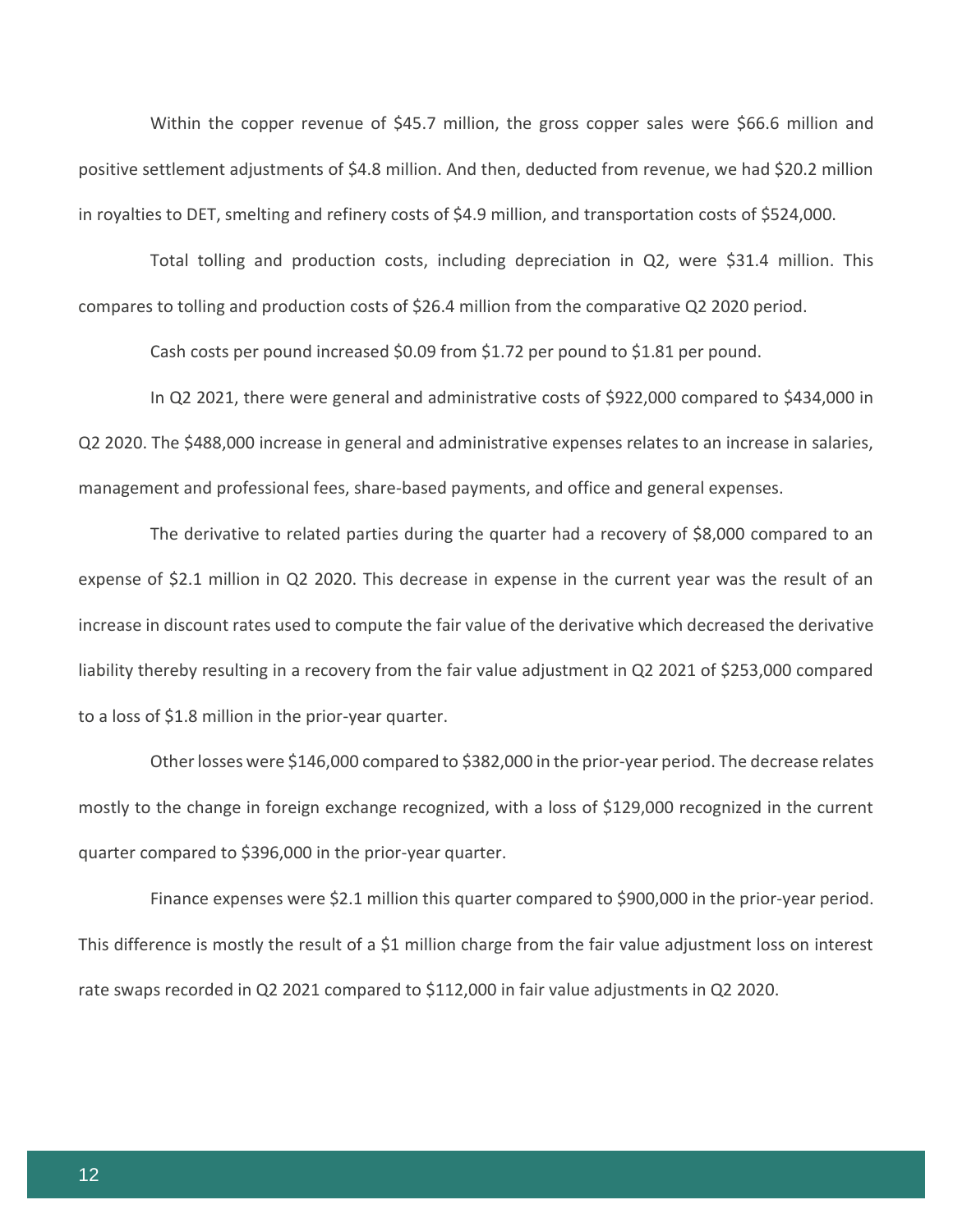\$632,000 of the \$1 million fair value adjustment loss on the interest rate swap was recorded to recognize the new interest rate swap liability related to the new finance agreement that was entered into at the end of the quarter.

In Q2 2021, the Company recognized an income tax expense of \$4.3 million and a year-to-date tax expense of \$8.6 million. Tax expense includes both current tax that is the actual taxes payable by the Company, and deferred tax which is a non-cash figure to reconcile timing differences between financial depreciation and tax depreciation.

The Company's current tax liabilities are shown in the balance sheet and on June 30th were \$2.9 million. The balance sheet also shows a deferred income tax liability of \$31.2 million which is the balance that tracks timing differences and does not represent taxes outstanding or due by the Company.

In Q2 2021, the Company posted a net income of \$11.6 million, and year to date a net income of \$22.5 million.

In respect of cash flow in the quarter, cash generated from operations in Q2 2021 was \$17.1 million, \$21.9 million after working capital changes. Cash flow used in investing activities in Q2 was \$839,000 that relates completely to the purchase of plant and equipment. Cash used in financing activities was \$10.6 million. This is made up of the repayment on borrowings of \$44.1 million, as well as the lease repayments of \$341,000, offset by the proceeds from borrowings net of transaction costs of \$33.8 million.

Overall, there was a net increase in cash and cash equivalents of \$10.5 million in Q2 and an ending cash balance of \$48.9 million.

One item to note during the quarter was MVC's debt refinancing. On June 29th, we completed a refinance of our debt facilities with the objective of transitioning from a project finance loan to a commercial term loan that also brought to the table a working capital line of credit.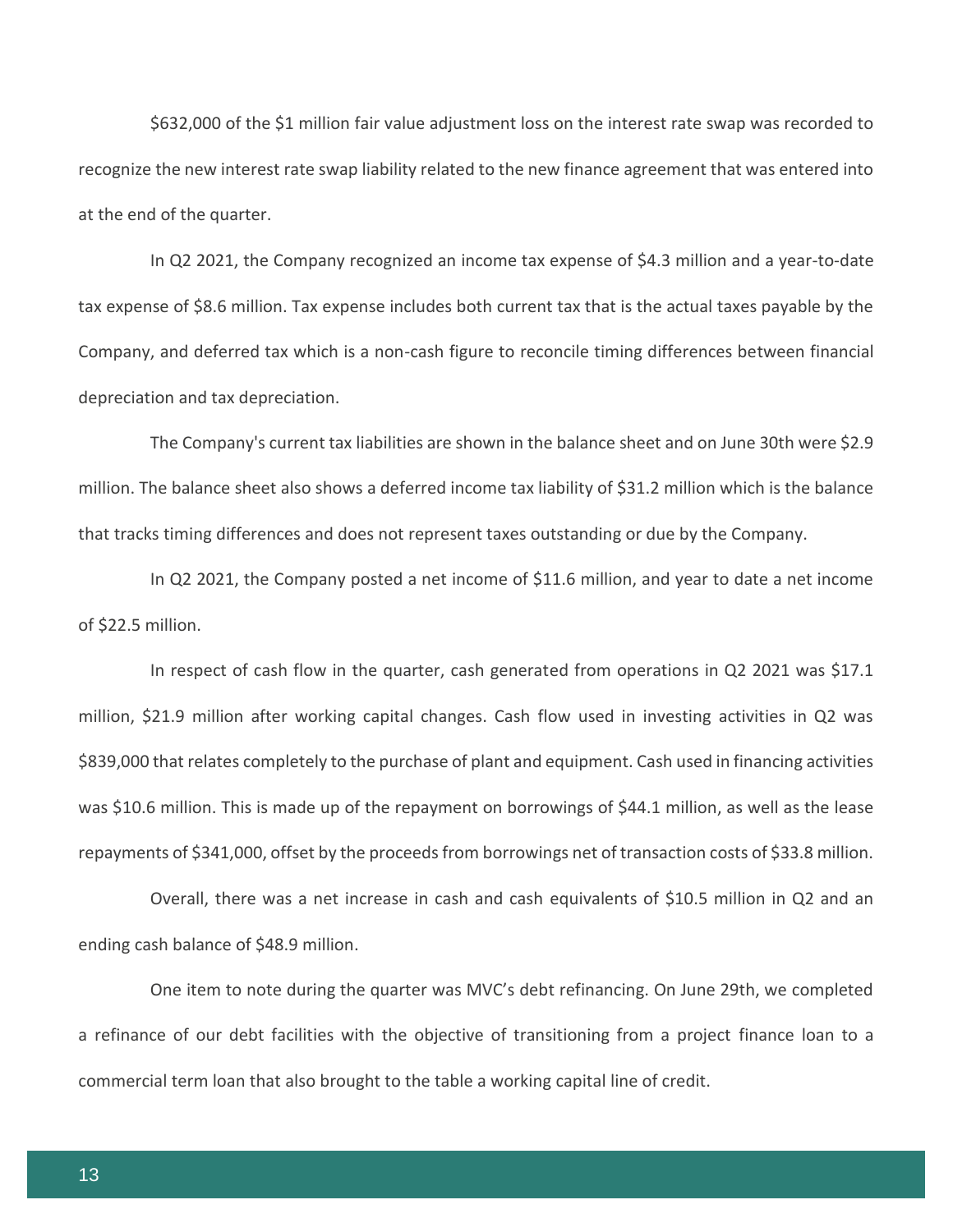MVC repaid the remaining outstanding principal amount of \$42.2 million on its existing bank loan, along with accrued interest of \$300,000 and an interest rate swap break fee of \$2.3 million.

On June 30, 2021, MVC entered into a new finance agreement of \$35 million and a working capital line of credit of up to \$15 million. The new term loan has a five-year term to June 30, 2026, with 10 semi-annual installments of \$3.5 million, each commencing on December 31, 2021, together with accrued interest.

Interest on the term loan is fixed through an interest rate swap. At the end of Q2, the interest rate swap was \$632,000.

Upon entering into the finance agreement, MVC's cash in excess of \$15 million became available for future distribution to Amerigo shareholders. Going forward, MVC will be able to do one annual distribution to Amerigo's shareholders, provided that MVC has a debt surface coverage ratio of at least 1.4 in respect of the preceding year's annual financial statements, maintains cash of at least \$15 million after the distribution, and the amount to be distributed does not exceed 60 percent of free cash flow generated in the preceding year, which is defined as earnings before interest, taxes, depreciation, and administration, less tax payments, plus or minus changes in working capital, less debt service.

Production results in the second quarter of 2021 continued in line with expectations and guidance, with copper production at 96 percent of guidance in Q2 and 98 percent of guidance year to date.

We will report Q3 2021 financial results mid-November and want to thank you for your continued interest in the Company during this year.

We will now take questions from call participants.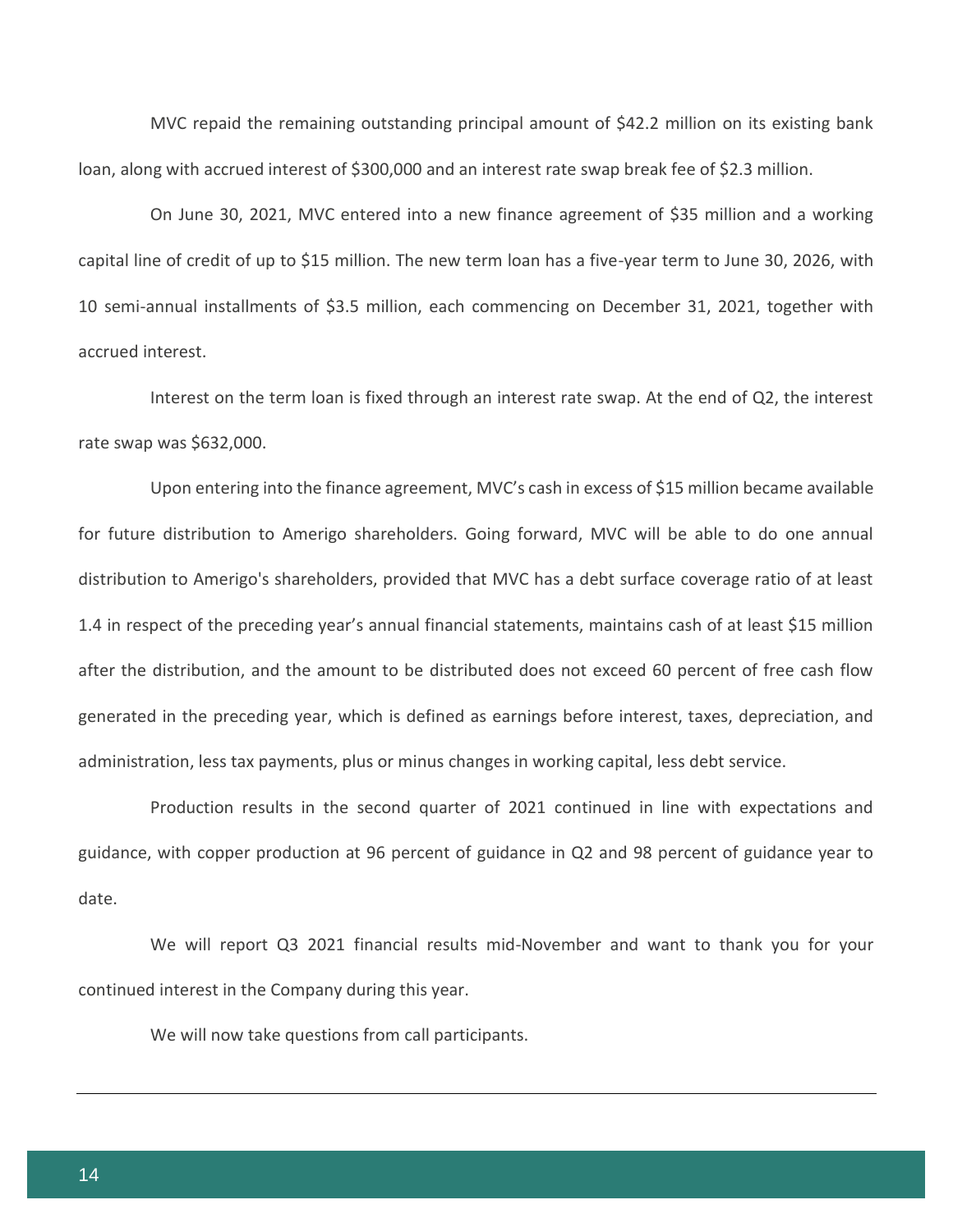#### **Q&A**

#### **Operator**

Thank you. Ladies and gentlemen, we'll now begin the question-and-answer session. Should you have a question, please press \*, followed by the 1 on your touchtone phone. You'll hear a three-tone prompt acknowledging your request and your questions will be polled in the order they are received. Should you wish to decline from the polling process, please press \*, followed by 2. If you're using a speakerphone, please lift the handset before pressing any keys.

One moment for your first question.

Okay. Your first question comes from Terry Fisher from CIBC. Terry, please go ahead.

#### **Terry Fisher** — CIBC

Thanks a lot. Yeah. Congratulations again, guys, on another terrific quarter. And the cash is piling up which is good to see. Also, this time, I was able to get all of the MD&A and everything on the website right immediately after you announced it, which really helps. So I've been all through it.

I do have a few questions, although Aurora headed off most of them. But just going back to what Carmen was saying before about the receivable adjustments, for the last four quarters you've had significant positive adjustments because copper price has been going up. And now the copper price is slightly below where it was in the second quarter, and it looks to me like there won't be any positive adjustment when we see the third quarter results, and possibly even a negative number. I just want you to confirm that and tell me whether or not that's offset, to some degree, by an adjustment in royalties to DET.

## **Aurora Davidson**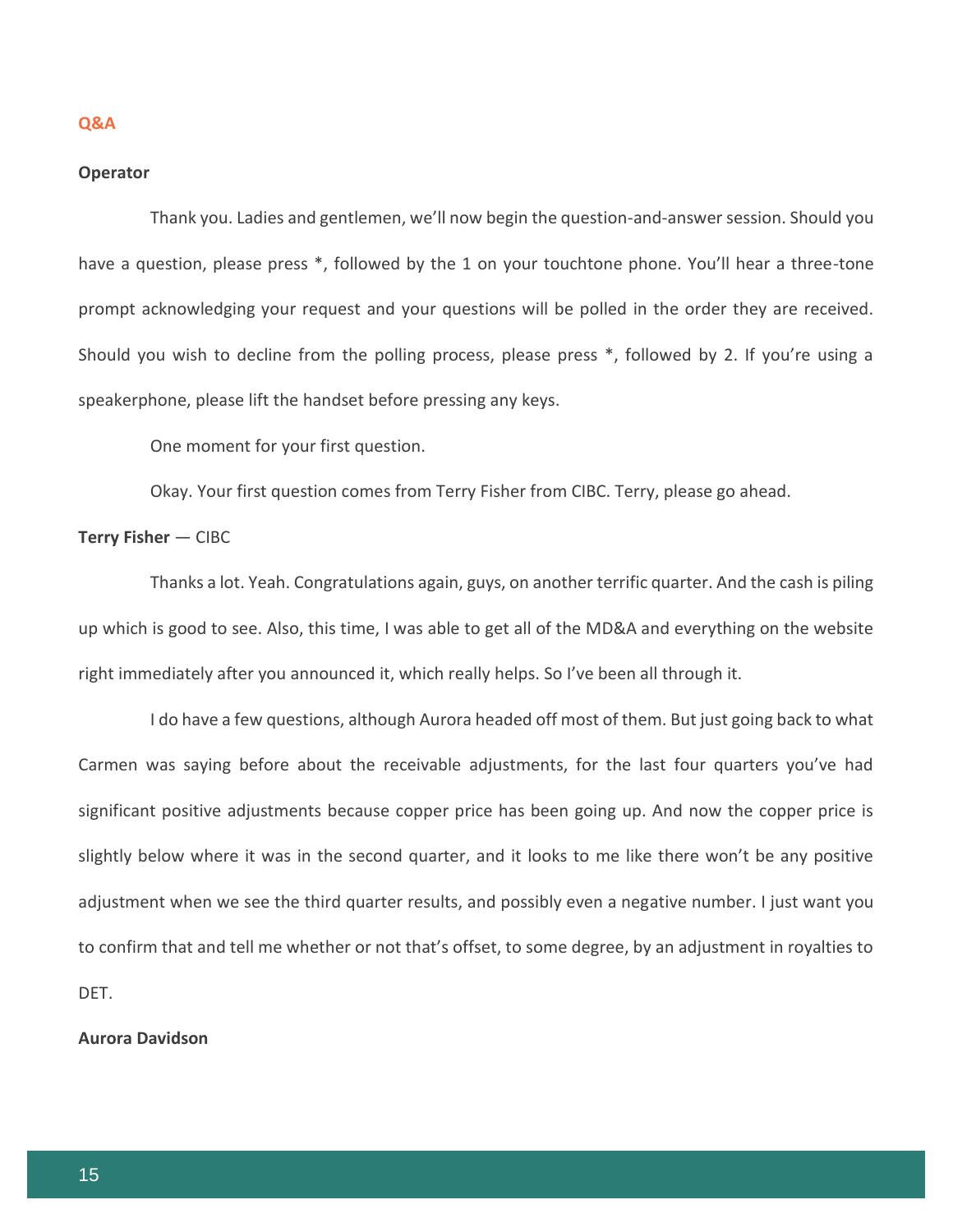Terry, thank you for your question. That's a good question. Yes, we disclosed the price that we had booked in terms of the ending price at Q2. We already have our financial results for July ready. We did have a negative settlement adjustment, but irrespective of those adjustments, we still posted a very strong profit during July.

We're not disclosing that in detail. We never disclose monthly information. But it was still an operation that was robust in July, irrespective of that adjustment in copper prices.

#### **Terry Fisher**

Okay. My second question, and I don't want to get into asking about what you're going to do with the cash because I don't think you're going to be able to answer that, but, and you've given us some hints, although it's intriguing in your comments about investing in other activities in Chile, and that would be great if you could give us any more colour on that. But what I really want to ask is two things. When you say that there's the ability to distribute cash to shareholders, which right now is \$15 million under the new bank arrangements, I would assume that also includes share repurchases. And it would seem to me that if I was a director, one of the obvious uses of cash is to have an NCIB that would enable you to buy back enough shares to offset any vested options that have been issued.

And I also would ask about where the cash is sitting and in what currency and what kind of interest rate it earns. Because right now, you've got a negative carry on \$35 million of bank debt at 5.48 percent plus—well, part of that's in a different rate. But I doubt you're getting very much interest income on the \$49 million in cash that's sitting there.

#### **Aurora Davidson**

Terry, good questions. I cannot provide any more information than what we have said already in terms of the board is working on a comprehensive payout policy.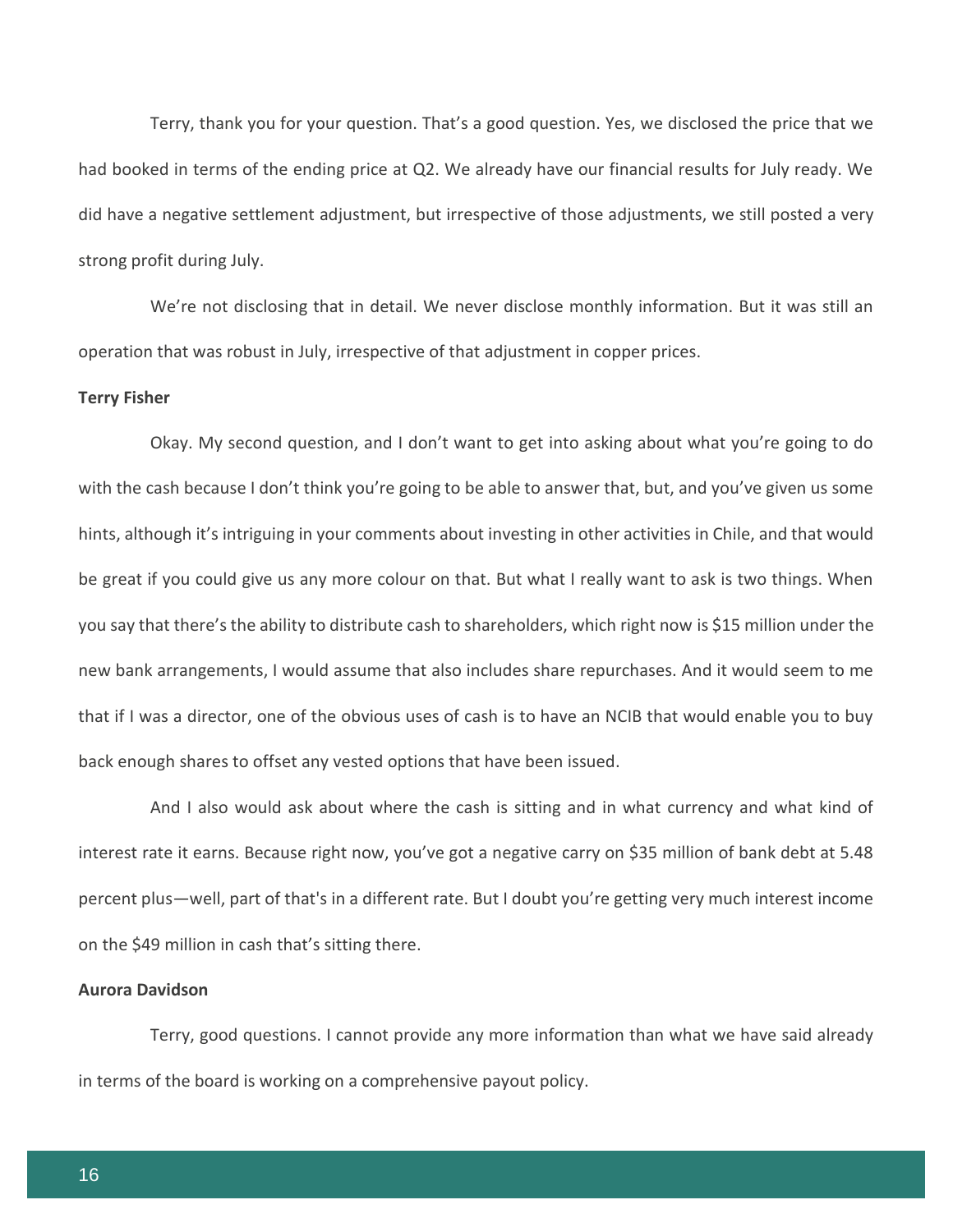Just a couple of clarifications. If you understood that \$15 million is available for distribution, you didn't understand correctly. \$15 million is the amount of cash that we kept for operating cash at MVC. The rest of the cash that was held at MVC when we entered into the loan in excess of \$15 million is the amount that is available for distribution. So there is more available for distribution than \$15 million. That's one question.

#### **Terry Fisher**

Okay.

#### **Aurora Davidson**

That's one question. Most of the funds are still held in MVC. They're holding a free distribution account. They're held in US dollars, and they're earning a very marginal amount of interest. It's important for us to hold them in US dollars and not to hold them in Chilean pesos, and interest rates are as you say, marginal. We're not in the business of making money with that money, and we're not interested in sitting in that pile of money indefinitely.

When I mentioned potential investments in Chile, I mentioned that in relation to the importance of having robust working relations with Chilean banks if projects of interest, similar to what we have undertaken at MVC, materialize. It's not an immediate goal of the board to look into that. I think the board is basically focused on, as I mentioned, dividends, share buybacks, or a combination of both.

#### **Terry Fisher**

Okay. That's good. Thank you on that one. Finally—well, not finally, I've a couple more questions. First of all, the Technical Report language is very specific, and you've addressed it and I don't want to go back over that. I just would ask you this question, and I know you're still working on ways to improve the recoveries and you mentioned the water thickeners that will be coming.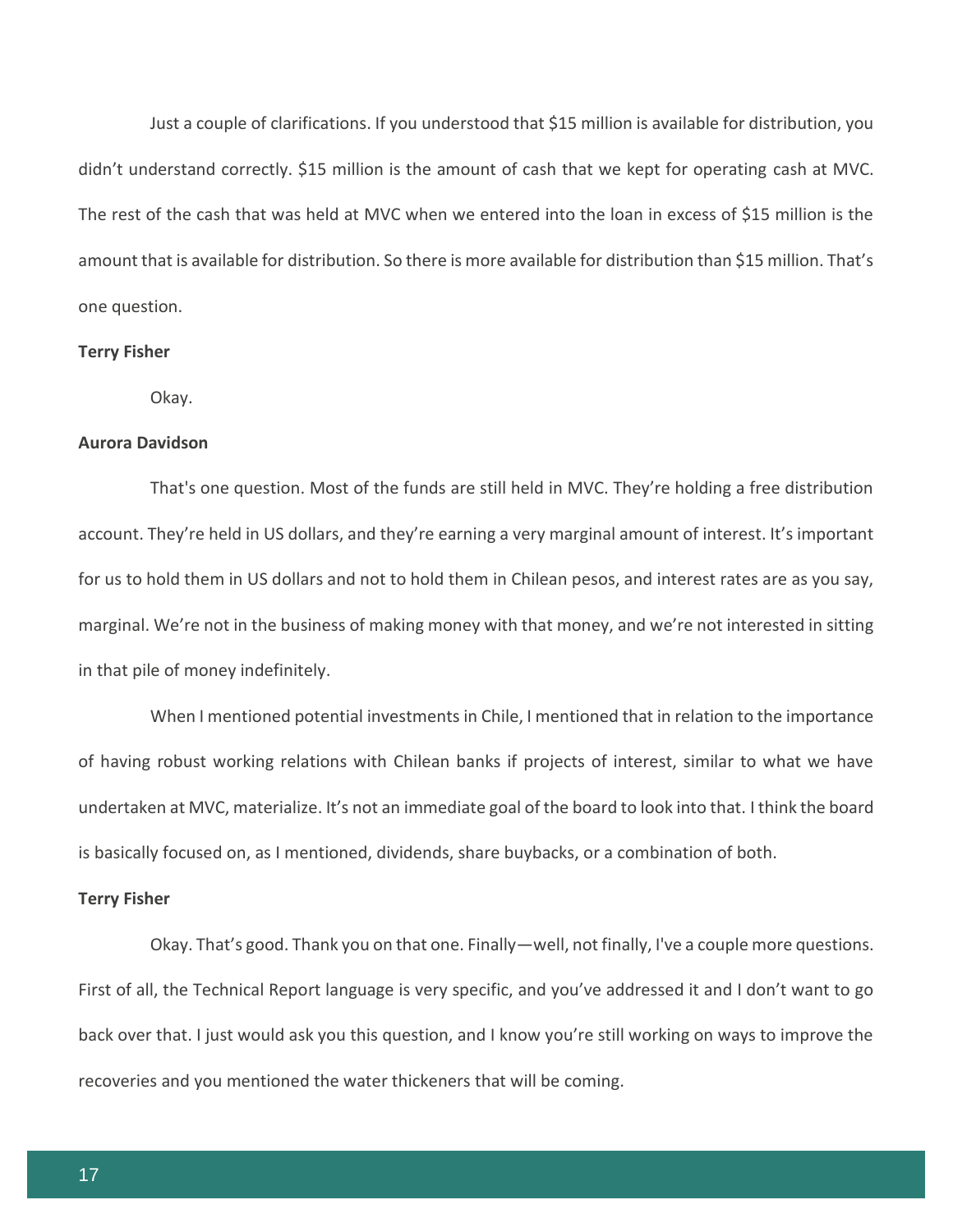But in the fourth quarter last year, we were over 16 million pounds of production. Was that solely due to grade? And the last two quarters have seen the number come down; I'm just asking really, what does it take to get back to the 16 million?

#### **Aurora Davidson**

It's essentially grade. If you look at our production data on a quarterly basis, you can see that we were working on very strong areas of grade at Cauquenes during those quarters. We are working on stronger areas of Cauquenes in the second half of the year. Stronger grades are conducive to stronger recoveries. They go hand-in-hand. It's a very closely correlated function. So that's essentially what it takes.

And as I mentioned, we're not working a homogenous deposit. We go from area to area. We know that going in and that is all part of the annual mining plan and that's all factored into our guidance. **Terry Fisher**

Oh, thanks. Two final questions and I won't be long. First, I appreciate your comments about the tax situation but I have a different kind of question about that. There are reopeners within the DET contract under specific kind of events. I don't know what those are. Your language says you don't anticipate the contract being reopened and the terms changed. But I'm wondering if a change in taxation on Codelco would be the type of event that might reopen the contract.

#### **Aurora Davidson**

No. No, it is not the type of event that would reopen the contract. And when we're talking about whether any tax changes would affect Codelco, the answer is no. Codelco essentially returns all of its earnings to the Chilean state irrespective of how it returns it via first, income tax, mining royalty tax, or a special tax that is exclusive to Codelco. It is irrespective to them where in the order of taxation you put it. It's all part of the same bucket.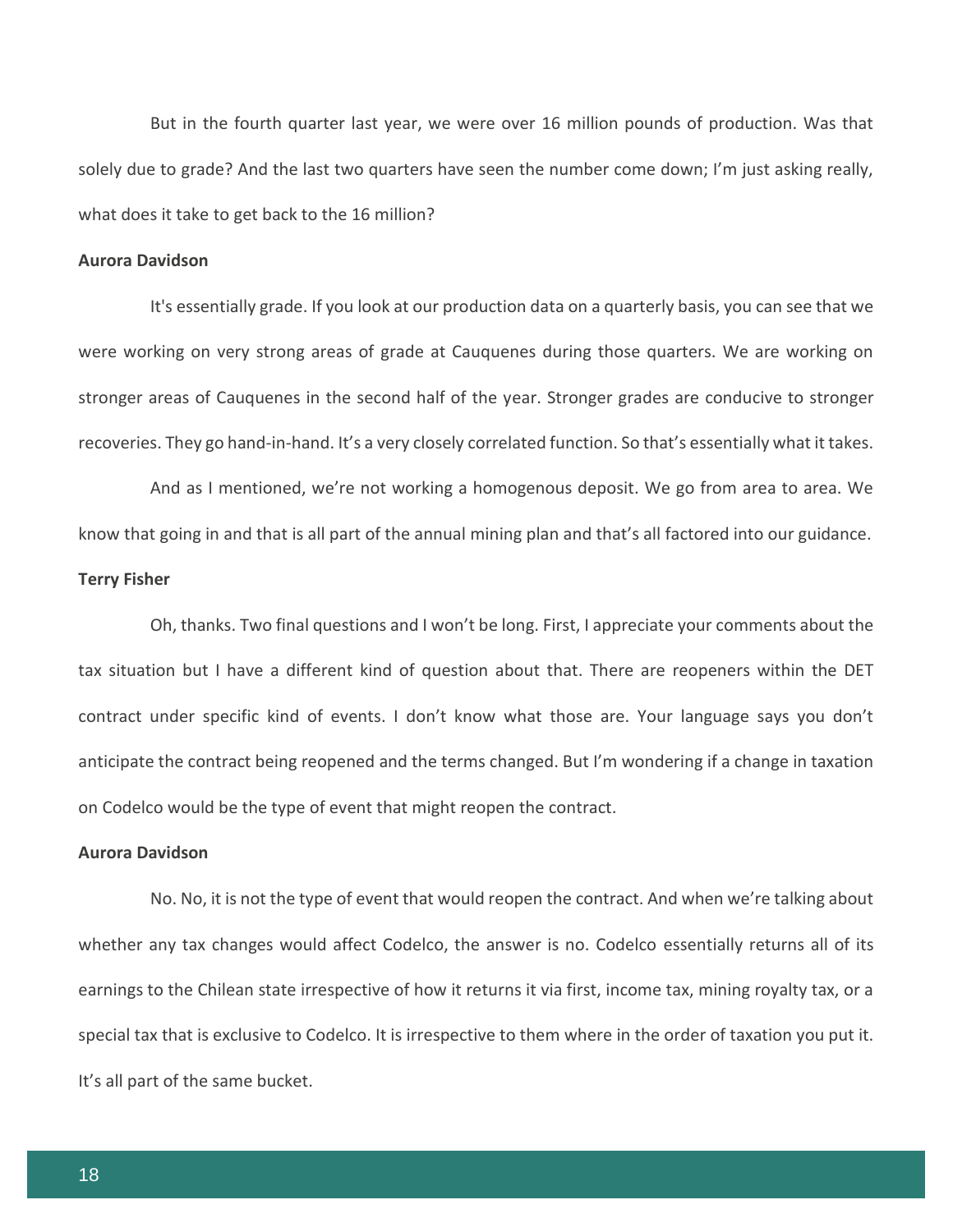#### **Terry Fisher**

Super. Okay. Final question. Let's assume that we don't get rain and we don't get it next year either. So we're back into drought conditions similar to what we had a couple of years ago. With all the changes that you've made and that El Teniente has made, would we expect to see the Company fare better under the future drought than it did the last time?

## **Aurora Davidson**

Yes, I think so for a number of reasons. First of all, we have reserves that we didn't have. We went into a drought with essentially 300,000 cubic metres of water reserves. We have 7.1 million cubic water metres right now. So our reserves are higher. We have new infrastructure that's coming online in October to recover more water. And those are two essential changes.

We have revamped our water rights as well. So we're in a better condition than what we would be. Let's see what happens in respect of rain next week. I know this sounds too punctual. What will five days of rain do? Last year, we essentially got all of our water reserves up in Cauquenes to 10 million cubic metres of water with rain that occurred during two weeks.

So it's a situation in flux. Right now, it's very dry but we have sufficient water reserves to remain unaffected in our operations for at least 12 months should no further rain be occurring.

#### **Terry Fisher**

Okay. That's it for me. Thanks. Great disclosure and keep going and we can see the results finally of all the years of hard effort and now let's just see it in the share price. It is up \$0.01 or \$0.02 today.

#### **Aurora Davidson**

Thank you, Terry.

## **Operator**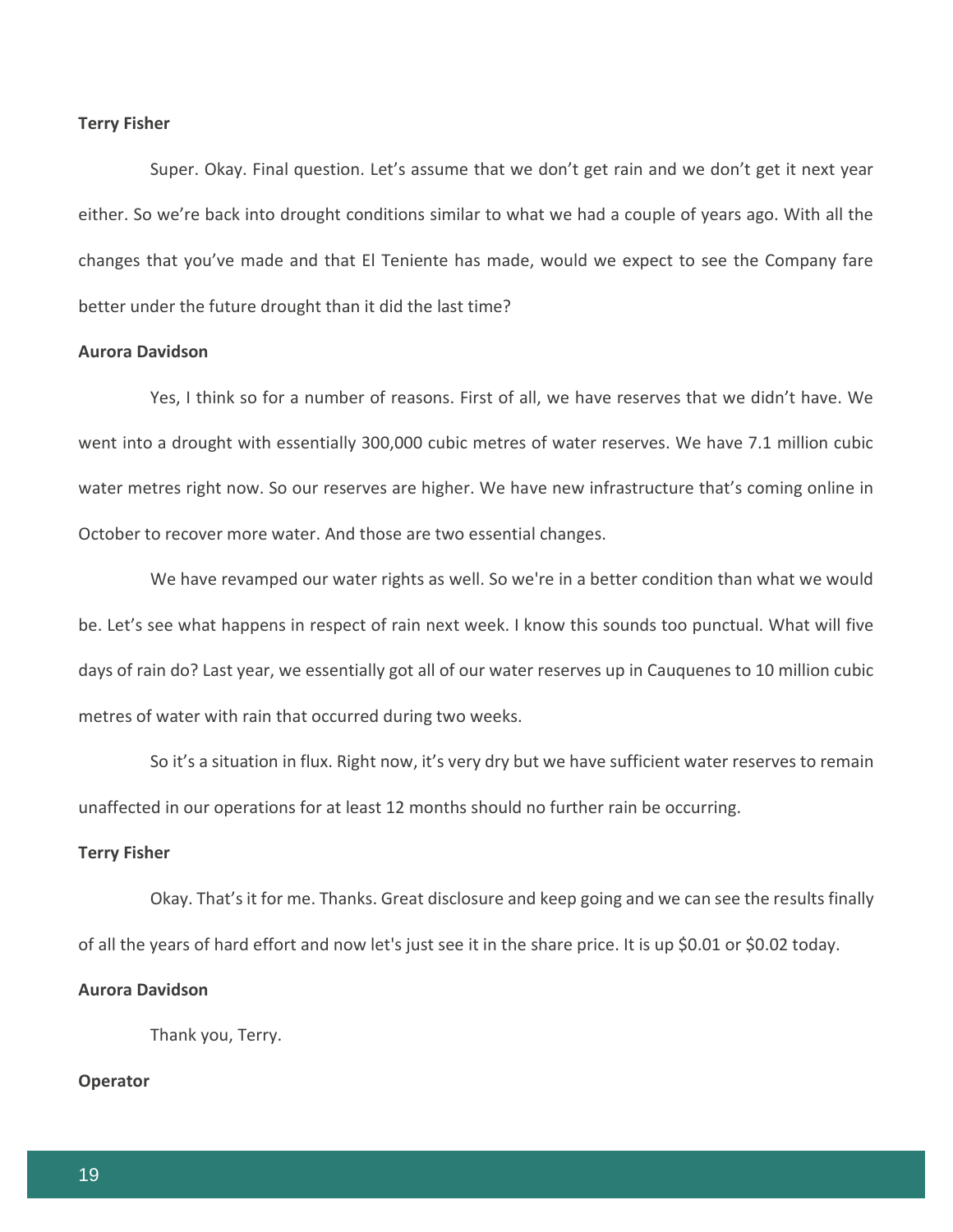Your next question comes from John Polcari from Mutual of America Capital Management. John, please go ahead.

## **John Polcari** — Mutual of America Capital Management

Thank you. Several very short, succinct questions. First, is there any tax laws carried forward that remains?

## **Aurora Davidson**

No.

# **John Polcari**

Any shelter in any? No, okay. Secondly, the cash cost of \$1.82 approximately, I assume the royalty is on top of that. Right?

#### **Aurora Davidson**

Correct.

## **John Polcari**

And then I was wondering if the strikes or the potential strikes or the possibility of strikes at other facilities, totally unrelated to your operation, would cause an impact because labour would move out, drop tools in sympathy, not cross the line, or? Although it wouldn't directly impact your operation, would the union walk out in sympathy necessarily to another union?

## **Aurora Davidson**

No. No, that usually doesn't happen. Right now there are two strikes in Chile. Codelco's Andina is on strike and Lumina's Copper Caserones is on strike. BHP's Escondida has successfully negotiated with their workers during the mediation period, so the strike has been called off.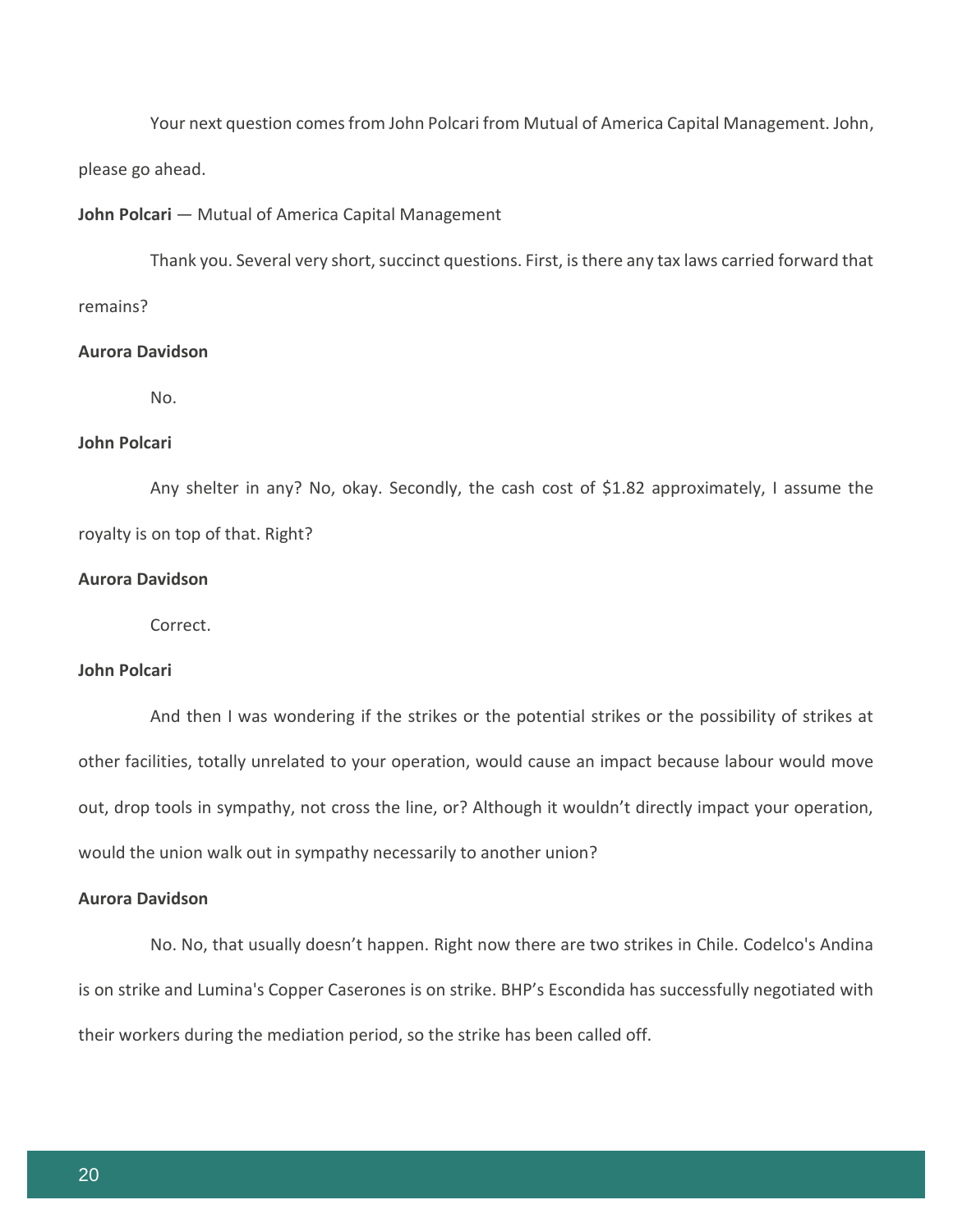El Teniente has contracts that are expiring in October. They are conducting advance discussions with their workers, but the existing strike activity is of no impact to MVC.

# **John Polcari**

And even if Codelco were to have a significant strike, it wouldn't impact your tailings operation labour force?

## **Aurora Davidson**

Well, Codelco's Andina has a strike right now. It doesn't have any effect on us. It's a separate operation. Any strike on El Teniente could have an impact of MVC. We don't expect that to occur.

## **John Polcari**

Okay. And lastly, on any potential dividends, you're doing an annual calculation. But does that mean that the dividend would only be paid annually? Could it possibly be paid semi-annually? Or quarterly? Or yet to be determined?

## **Aurora Davidson**

That is—

# **John Polcari**

Could you speak to that?

#### **Aurora Davidson**

Yeah. That is part of the discussion that is ongoing. It's not just determining the dividend, the share buyback, or the combination of both. It's when, for how much, what form of dividend, et cetera. So all of those elements are being discussed and analyzed.

## **John Polcari**

So historically you had paid semi—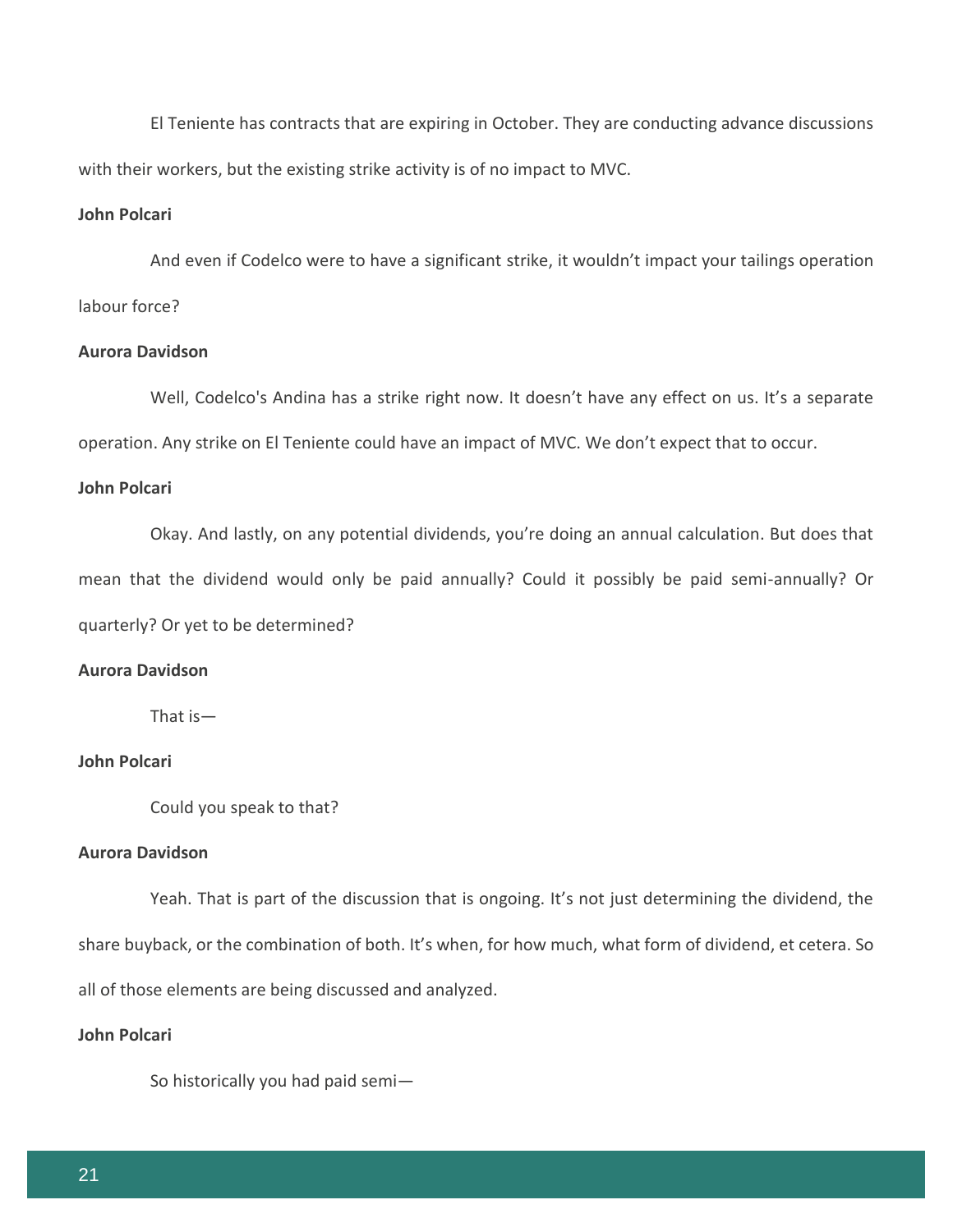# **Aurora Davidson**

Semi-annually.

## **John Polcari**

—annually. So—

# **Aurora Davidson**

Yeah. We used to pay semi-annually. That could change or not.

# **John Polcari**

Okay. So you're not locked into—I'm not hearing that you're locked into simply a calculation

based on covenants where you could only pay annually?

## **Aurora Davidson**

No.

# **John Polcari**

You're open to discussion?

## **Aurora Davidson**

Absolutely.

# **John Polcari**

Great. Thank you and well done. Appreciate the answers.

## **Aurora Davidson**

Thank you, John.

# **Operator**

Your next question comes from Stephen Ridgeray (phon), a private investor. Stephen, please go

ahead.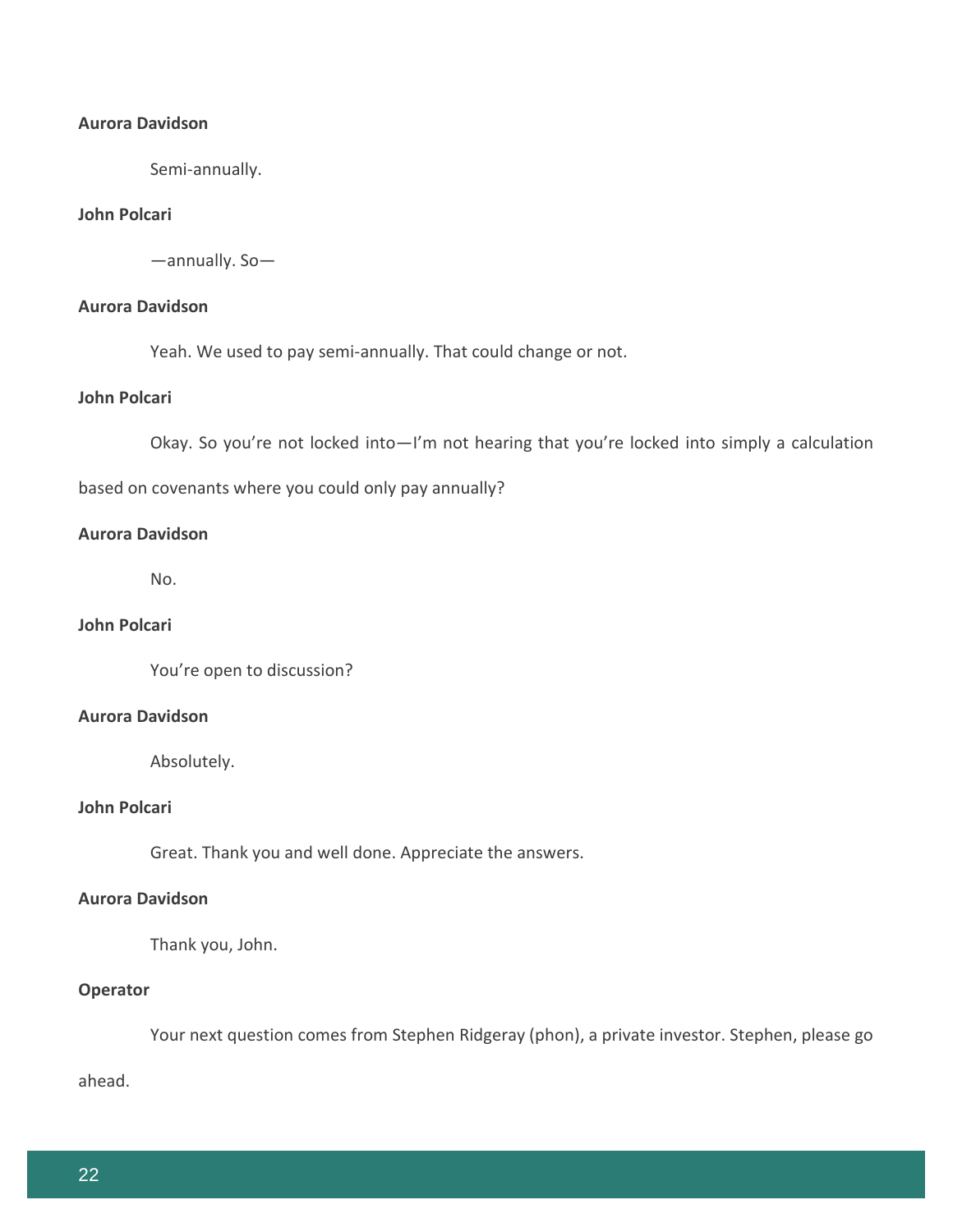**Stephen Ridgeray** — Private Investor,

Yes. Good morning, Aurora. A very comprehensive rundown, if you like, of the whole company. I was very impressed.

Question for you. El Teniente is expanding quite considerably over the next few years. That is presumably going to increase the flow of fresh tailings to you. And what will that mean to your processing?

## **Aurora Davidson**

Stephen, we're already seeing that. That's one of the things that I mentioned in the presentation. Fresh tailings tonnage has gone up starting last year. We're seeing that consistently now. We have received the five-year production plan from El Teniente. Of course, we cannot disclose that. It's information that's presented on an operational basis to us.

So the impact of production ramp-ups in El Teniente results in higher throughput coming to MVC from fresh and that's why fresh tailings are representing right now 49 percent of our production. That is good news because to the extent that we process more fresh tailings, we are processing less of Cauquenes and we're depleting Cauquenes in not such an accelerated way. So that's a positive for MVC.

## **Stephen Ridgeray**

Okay. That's good. I guess you're not free to comment on the individuals that were selling Amerigo shares?

## **Aurora Davidson**

Rick Rule and Ross Beatty.

#### **Stephen Ridgeray**

It was Ross Beatty and?

## **Aurora Davidson**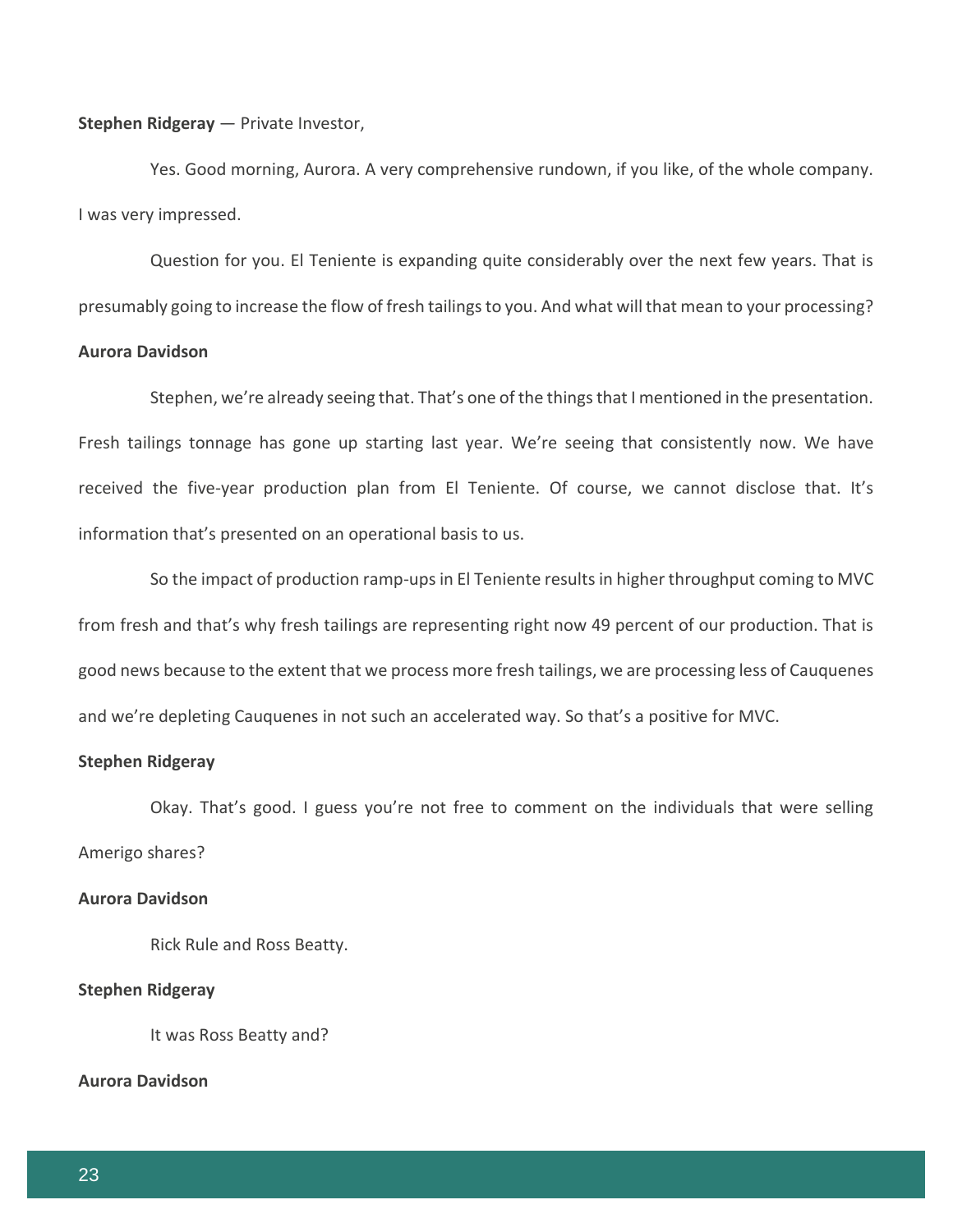Rick Rule.

#### **Stephen Ridgeray**

Okay. Okay. Thank you.

## **Operator**

Your next question comes from Nick Toor from BackRoot Capital (sic) [BlackRoot Capital]. Nick, please go ahead.

## **Nick Toor** — BlackRoot Capital

Hi, Aurora. Couple of clarifications. Under your existing, or under your new bank facilities, is the covenant for return of capital \$35 million plus the 60 percent of free cash flow? Or is it the lower of \$35 million and 60 percent of free cash flow?

## **Aurora Davidson**

We can return 60 percent of free cash flow every year provided we maintain \$15 million for operating cash.

## **Nick Toor**

Right. So you can return 60 percent of free cash flow plus the \$35 million that is above \$15 million minimum?

# **Aurora Davidson**

Well, I don't know where you're getting \$35 million from, Nick.

## **Nick Toor**

Okay. So just you have \$50 million of cash. Right? Roughly \$50 million of cash.

# **Aurora Davidson**

Yeah.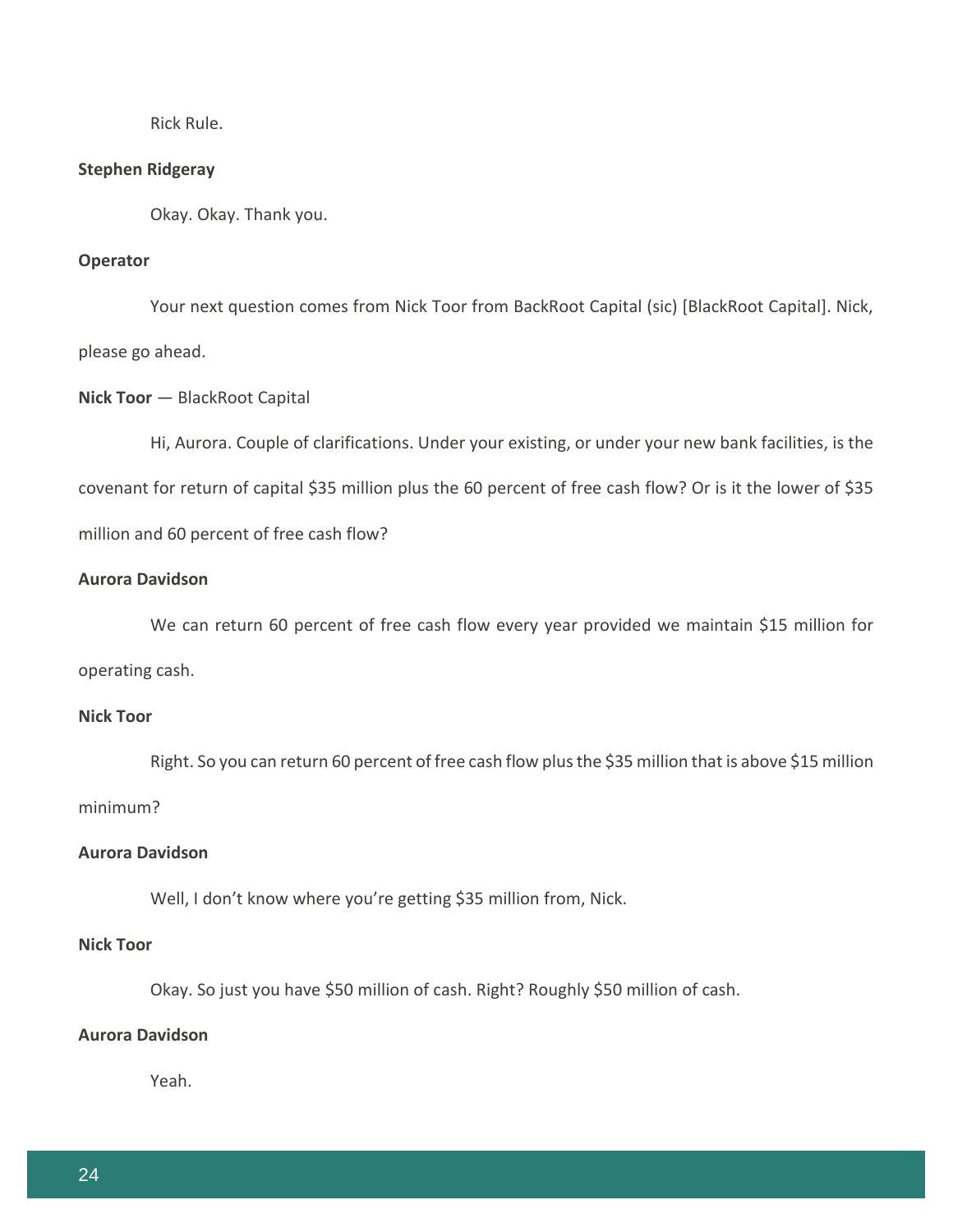## **Nick Toor**

And you have to maintain \$15 million out of that \$50 million. So the difference is \$35 million. That's where I'm betting the \$35 million from.

## **Aurora Davidson**

Yeah. Yeah. There are two parts to that. There was an initial cash sweep at inception that's done and that's all that we're going to be sweeping for this year. As of next year, we can do a cash sweep based on annual—the metrics for 2020 performance. Sixty percent of free cash flow can be returned to shareholders provided we always keep at MVC \$15 million for operations.

## **Nick Toor**

Right. So under that framework, you can return 60 percent of your free cash flow and any cash above \$15 million? Or is it either/or?

# **Aurora Davidson**

Either/or.

## **Nick Toor**

Either or. So it's not like \$35 million, plus 60 percent. It's typically the lower of \$35 million or 60 percent of cash flow?

## **Aurora Davidson**

Correct.

# **Nick Toor**

Okay. Got it. And in terms of the definition of free cash flow, I think you guys gave a definition, but just if you can illustrate. If you looked at your second quarter results, what was the free cash flow number that would have been used in the definition of free cash flow?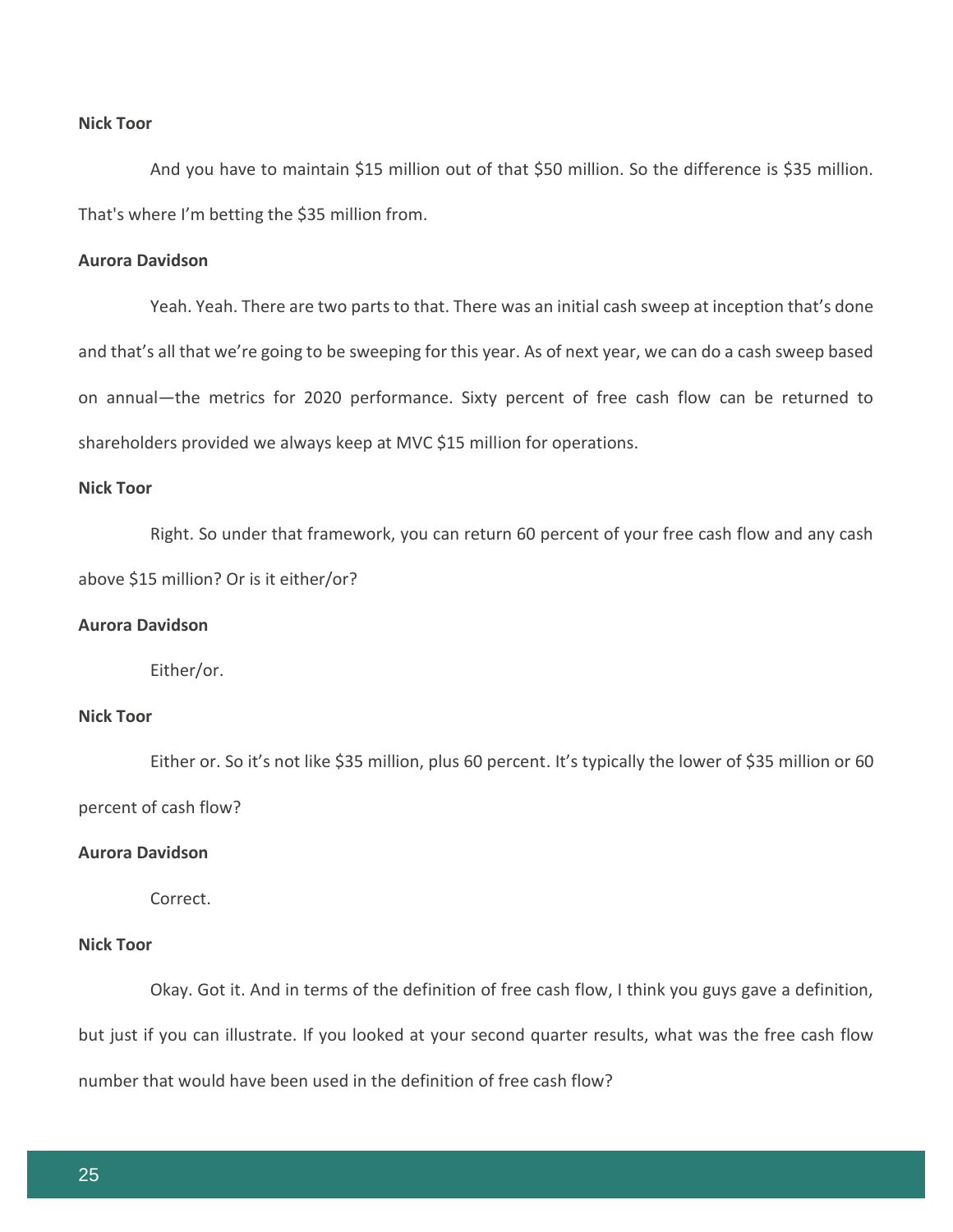## **Aurora Davidson**

I can say, and you know with that, essentially free cash flow is defined as EBITDA less any tax payments less CapEx less changes in working capital.

## **Nick Toor**

Right. No, no, I got that. I was just wondering. If you can send me the number, that would be great. I assume that in the EBITDA you include the reconciliation for copper prices going up or down in the subsequent quarter, and I wasn't sure if the definition of EBITDA included that reconciliation? Or is it just booked at the quarter we're in now? (phon)

## **Aurora Davidson**

It is. It is because that's reflected in the financial statements. That's how we can see—yeah, that's a mark-to-market revenue and so, therefore, because it's already contained within revenue it would be contained within the EBITDA.

## **Nick Toor**

Okay. And then some clarification on this point. In the disclosure, it says that you have to look at the previous fiscal year. Is it the previous fiscal year? Or is it over the last 12 months that you make the calculation to base the 60 percent off of?

#### **Aurora Davidson**

In the disclosure, we're referring to the—which 12? I'm not following your example here.

## **Nick Toor**

So, in your disclosure, you basically say that we can use 60 percent of the free cash flow on— **Aurora Davidson**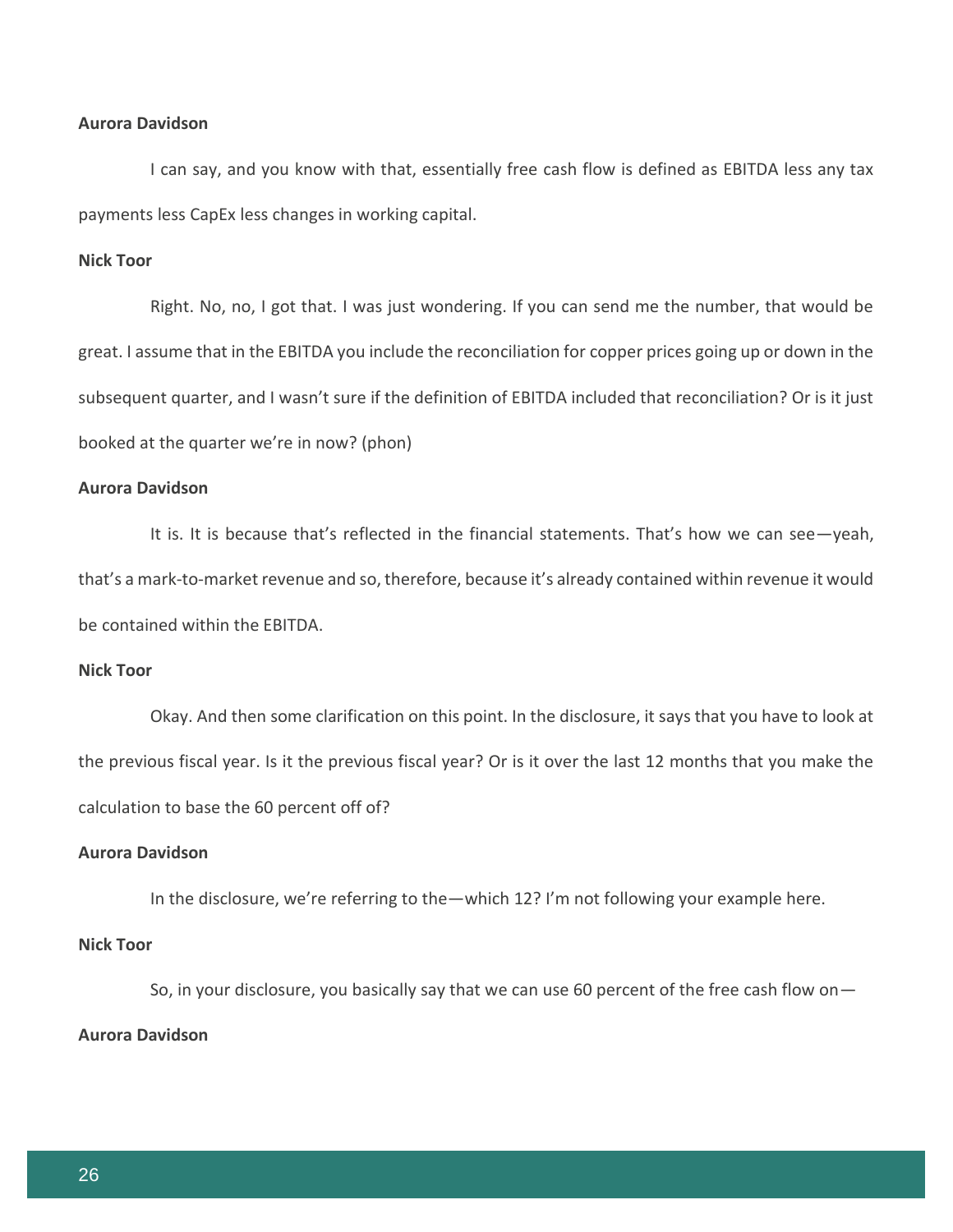Oh, okay. It's on the prior fiscal year. So this will start as of 2022 in respect of 2021 MVC financial statements.

## **Nick Toor**

Okay. So it's not the last 12 months. It's not on a rolling basis, just-

## **Aurora Davidson**

No. It's not a rolling thing. No, no, no. It's based on annual audited financial statements of MVC.

# **Nick Toor**

Got it. Okay. And then is there any colour you can give us on the opportunities that you had mentioned last time and you mentioned this call, on potential additional tailings that might be able to be thrown through the—flowed through the MVC—

## **Aurora Davidson**

Yes.

# **Nick Toor**

—infrastructure?

## **Aurora Davidson**

No. Yeah. No, nothing to update on that. No specifics to be provided at this call.

# **Nick Toor**

Okay. And last question. Do you know how—Ross Beatty and Rick Rule, are they out of their

positions? Or do you know to which extent they're out of it? Or is that just—

#### **Aurora Davidson**

Rick Rule is fully sold.

**Nick Toor**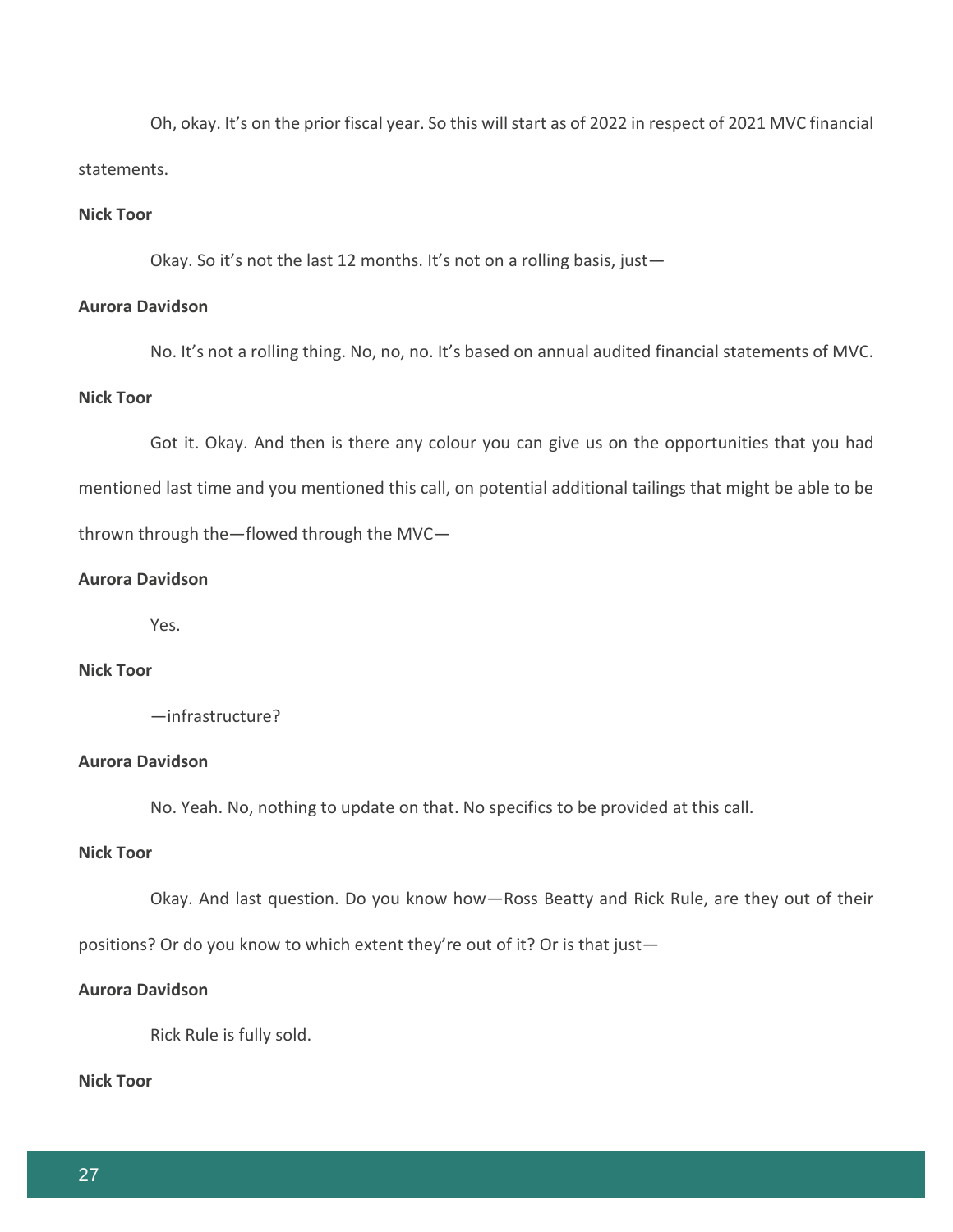—(unintelligible)?

## **Aurora Davidson**

Rick Rule is fully sold and we have a guesstimate in respect of Ross.

## **Nick Toor**

Can you share that? Or is that confidential?

## **Aurora Davidson**

No. I don't think I can share that.

# **Nick Toor**

Okay. All right. Thanks a lot—

# **Aurora Davidson**

It's below 10 percent. It's below 10 percent, so it's not public information.

## **Nick Toor**

Right. Fair enough. Okay. That's all for me. Thank you.

#### **Aurora Davidson**

Thank you, Nick.

## **Operator**

We have a follow-up question from Terry Fisher from CIBC. Terry, please go ahead.

## **Terry Fisher**

Yes. Just a point of clarification, Aurora, about the increase in fresh tailings that are coming from El Teniente. It's my understanding that that also is beneficial for you from a water point of view. As the slurry comes down, more water comes into your processing system and it takes some strain off of your own water resources.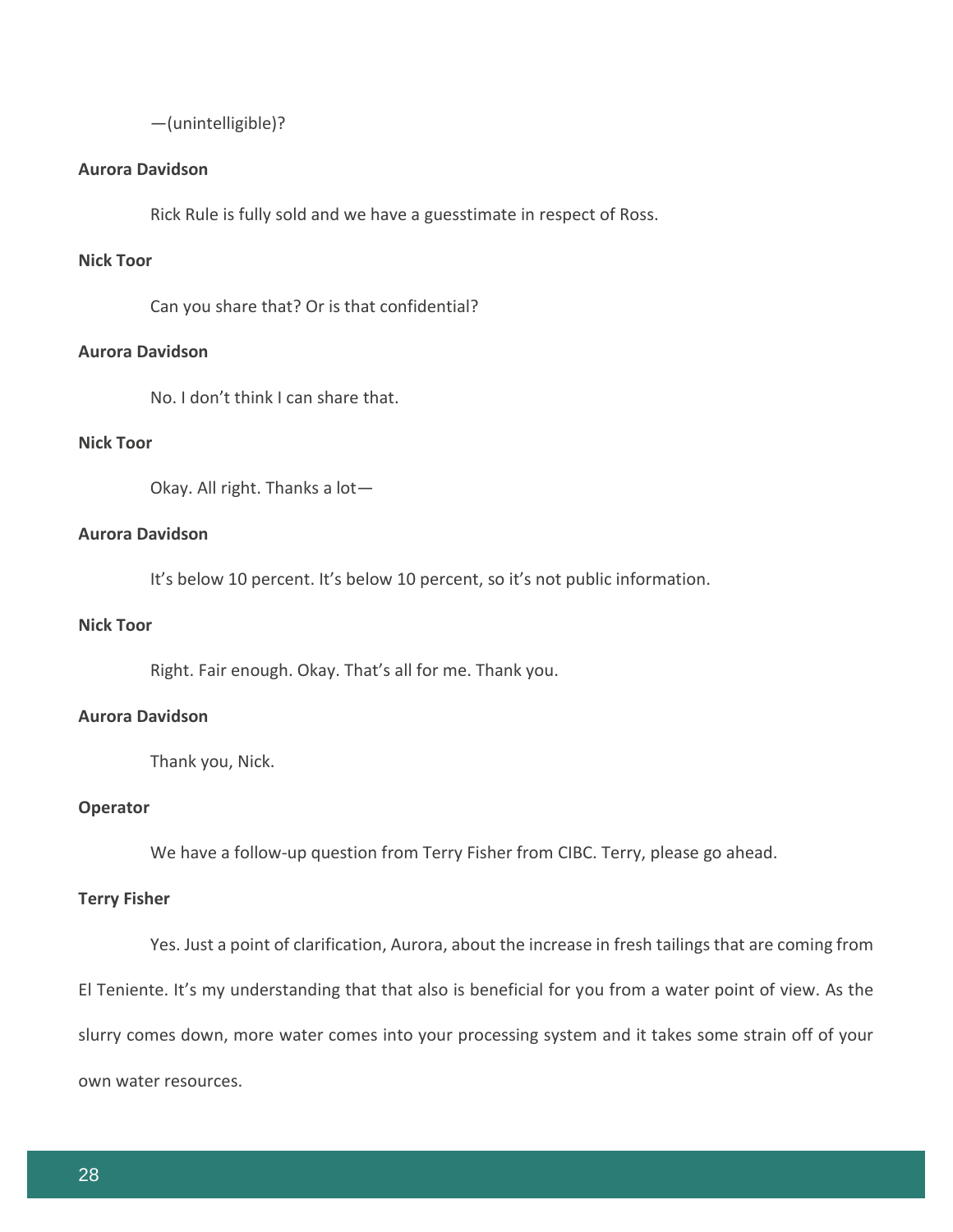## **Aurora Davidson**

Yeah. Fresh tailings are our single-most significant source of water.

## **Terry Fisher**

Super. And is this likely—are we just seeing the beginning of a rise? Or is it just up at a higher

run rate and it's going to stay there? Or I know you can't get into the numbers but if you can give us -

## **Aurora Davidson**

No. Well, yeah. You can see that from our production stats starting in Q3 of last year.

#### **Terry Fisher**

Okay. Super. Thank you.

## **Operator**

And we have a follow-up question from John Polcari from Mutual of America Capital Management. John, please go ahead.

## **John Polcari**

Thank you. Quick question. In light of your last comment about any distributions being based on prior years of the financials, I would assume then that would mean there wouldn't be any significant repurchase or distributions until '22 based on audited numbers for '21. Would that be accurate?

#### **Aurora Davidson**

Except that we were able to do an initial cash sweep of excess cash at MVC when we entered into the facility. So we have already done a distribution for this year, or we already have reserved cash for distribution secured, John.

## **John Polcari**

Okay. Thank you.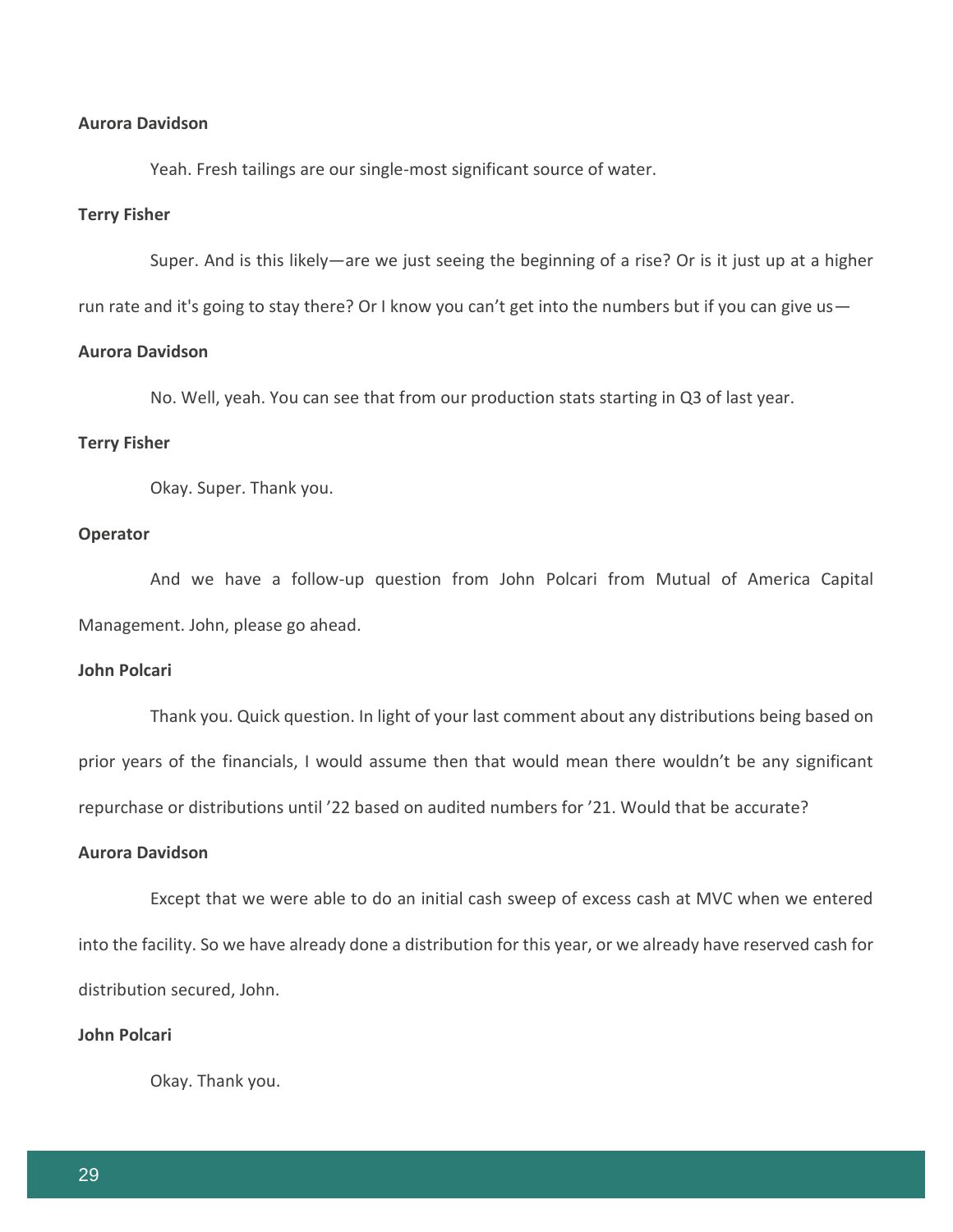#### **Operator**

There are no further questions at this time. I'll turn it back to Jonathan for closing remarks.

Oh, actually, I'm sorry. We have one more from Nick Toor from BackRoot Capital (sic) [BlackRoot

Capital] that just came in. Nick, please go ahead.

## **Nick Toor**

Aurora, just a clarification of the last question. You said you had already reserved through the

cash sweep what you can potentially use for distributions. Could you give us what that number is?

## **Aurora Davidson**

It's in excess of \$35 million.

# **Nick Toor**

Got it. So it is the \$35 million. And then next year you can have 60 percent of audited free cash flow for the previous year.

## **Aurora Davidson**

Correct.

# **Nick Toor**

Okay. So it's not either/or. Okay. Okay. That's really helpful. Thank you so much.

## **Operator**

Okay. There are no further questions at this time. I'll turn it back to Jonathan for closing remarks.

## **Jonathan Paterson**

Thank you, everyone, for dialling into our presentation today, and we look forward to presenting

our Q3 results later this year. Thank you.

## **Operator**